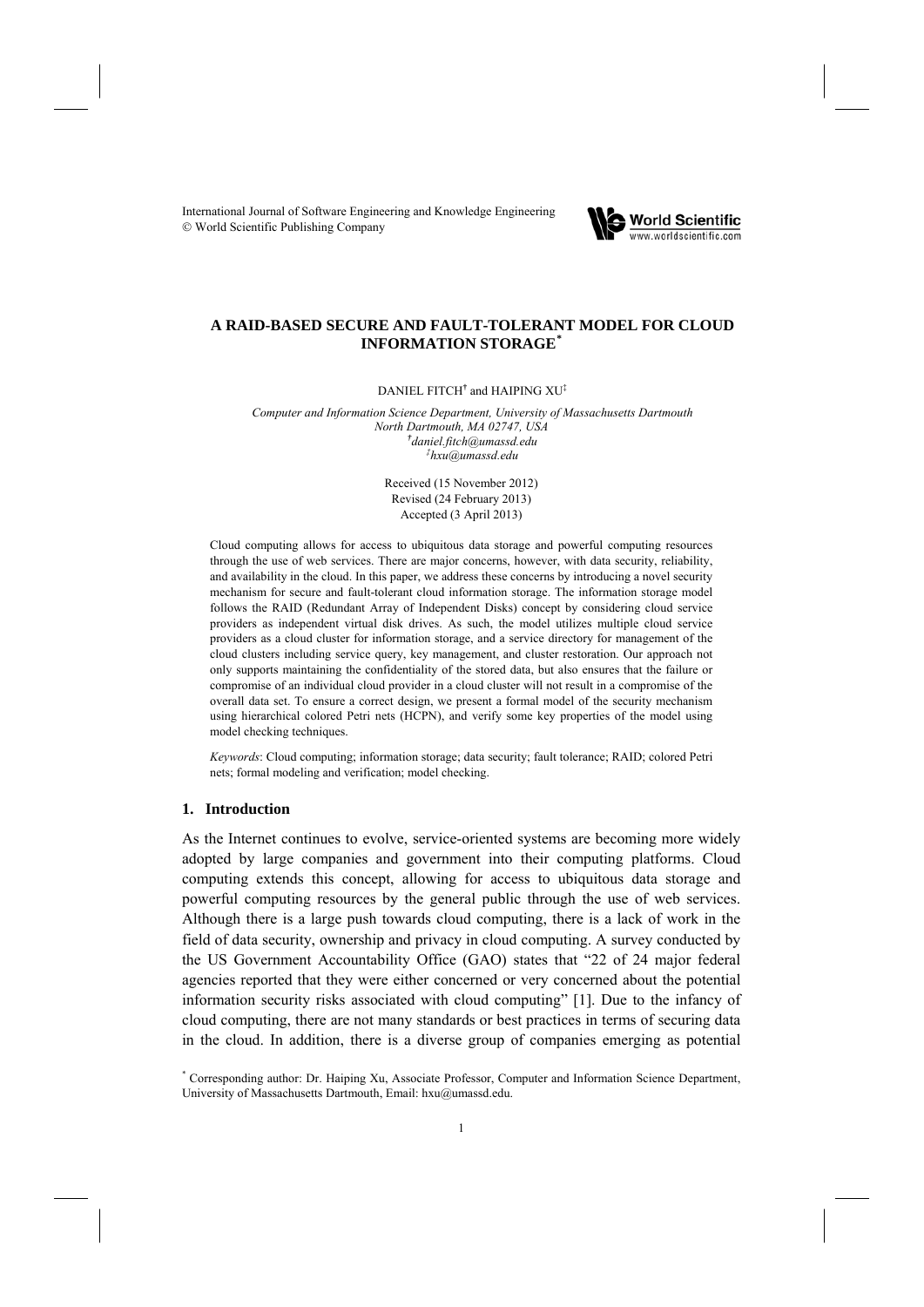cloud service providers, some with large financial backings such as Amazon and Microsoft, and some startup businesses attempting to capitalize on the increasing popularity of cloud computing. For those smaller entities especially, there are no guarantees that they have the resources available to provide successful services and follow best practices for securing their data centers. Examples of such best practices include creating secure facilities with environmental and burglar alarms, properly vetting employees that work closely with data stored in the cloud, and following software and hardware manufacturer's suggestions and best practice configurations. In addition, the startup companies may not have the financial or business backing required to thrive in the market. There have already been instances where smaller companies have failed to provide reliable cloud computing services. For instance, "The Linkup," an online cloud storage provider, shut down unexpectedly on August 8, 2008 after it announced that it had potentially lost 45% of customers' data residing on their servers [2]. They advised customers to retrieve the data that still existed on their shares and if they were missing any data, there would be no guarantee that it could be retrieved. Even the largest providers have not been exempted from such issues surrounding cloud computing. For example, Gmail, Google's cloud-based e-mail service, experienced a major outage in 2009, which prevented users worldwide from accessing their e-mails for approximately two and a half hours [3]. In addition, services are changing frequently as product offerings are developed and discontinued. These changes would leave users of the service scrambling to find alternatives, being forced to take a migration path etched by the provider, or being stuck using a service that was no longer being developed, refined, and patched. For example, Microsoft Windows Live Spaces, a cloud-based online blogging site, was discontinued at the end of March 2011 [4]. Users were forced to either migrate their blogs to Wordpress.com or download the content from their blogs onto their own computer. Microsoft "shifted their strategy," causing 30 million active users to find an alternative or take down their blogging sites. Note that in an enterprise environment, the unresolved issues of widespread outages, loss of data, and service offering changes that cloud computing is currently facing would be considered unacceptable. If the corporate world is to adopt cloud computing, there must be a reasonable guarantee that the stored data is secure, stable, and available in the cloud.

Furthermore, personal information (PI), such as credit card information, that falls under Payment Card Industry (PCI) data security standards legislation [5], or medical records that fall under the Health Insurance Portability and Accountability Act (HIPAA) [6], are especially at question regarding if and how exactly these pieces of data can be stored and managed utilizing cloud computing. Although there are some attempts to address HIPAA compliance in the cloud [7], there exist no widely accepted best practices or clear recommendations as to how such data can be stored in the cloud. Currently, users are advised to seek their own legal counsel on this matter since the providers are offering no liability for misguiding or incorrect advice. In addition, legislative acts, such as HIPAA, were developed with traditional network architectures in mind, with regulations regarding employee training and firewall configurations amongst other components. In a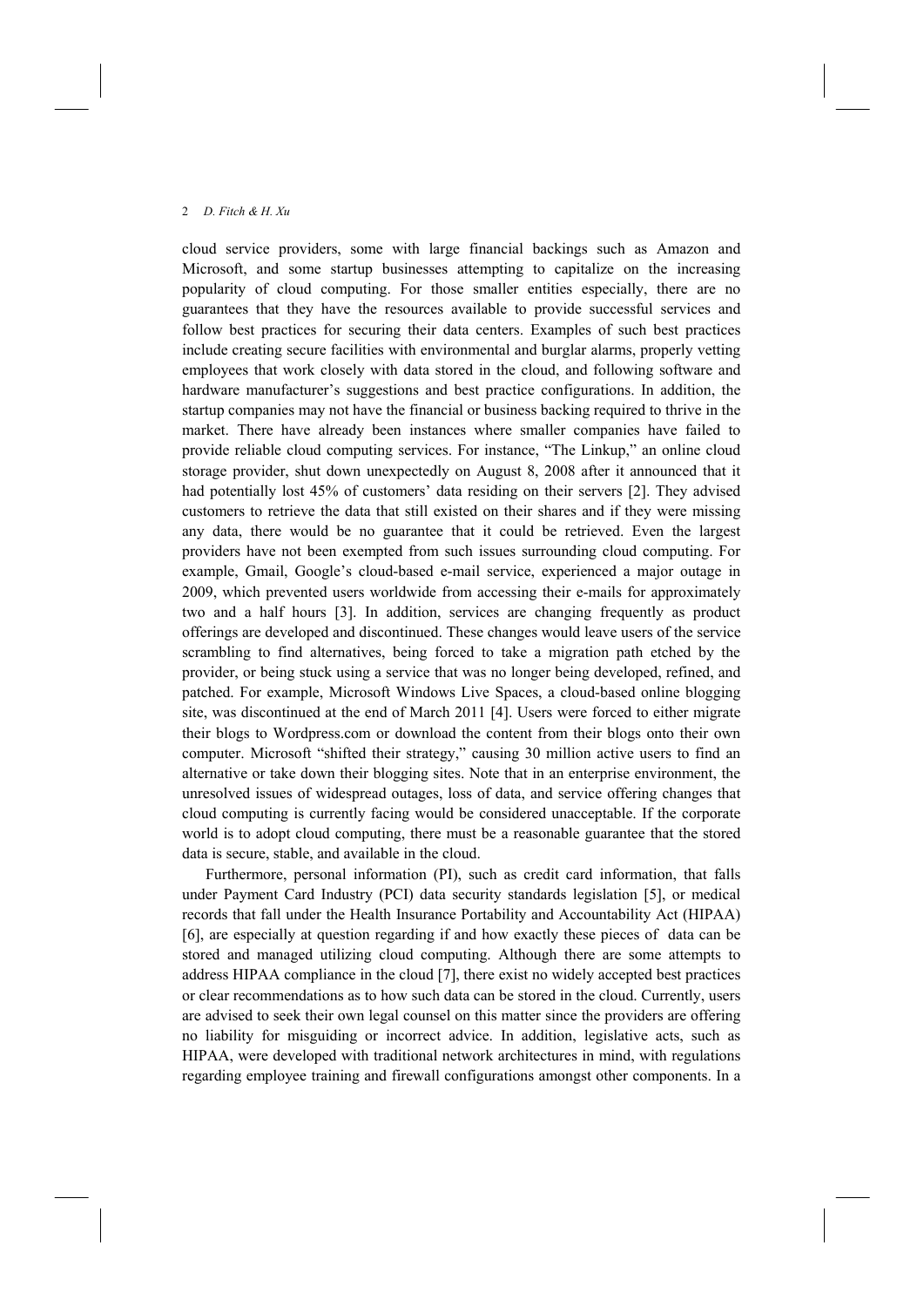#### *A RAID-Based Secure and Fault-Tolerant Model for Cloud Information Storage* 3

cloud environment, all or at least most of such implementation details are hidden from cloud consumers, so consumers do not have direct influence or authority over the compliance details. Though related procedures and requests can be specified during contract creation time between the cloud provider and the consumer, this requires complex negotiation and audit procedures that the cloud provider or consumer may not be equipped for or willing to follow. There are efforts in the industry to certify certain cloud providers as being compliant with legislative mandates for handling PI, but no established practice can be found at this time.

In this paper, we focus on information storage, redundancy, and privacy issues in cloud computing. We extend our previous work [8] by developing a security model that addresses these issues of cloud computing, easing concerns of legislatures and enterprise of storing data in the cloud. Our approach aims for securing critical data with a reasonable size that is under privacy and confidentiality regulations. We attempt to create an agile and resilient solution in the cloud, so that if a provider became unresponsive, fell below a certain service level, or discontinued providing a service, the storage array could seamlessly transfer its data to another provider. As a result, the stored information will still be widely available to its consumers with the transition process being transparent to the consumers. In addition, we attempt to secure the data so that if the information stored at a particular storage provider were to be compromised or leaked, the overall data stored in the cloud would not be revealed. As a part of our security strategy, encryption keys are utilized in our approach. Furthermore, we attempt to extend the level of security so that, under normal operating procedures, discovery of the encryption keys used to encrypt the data in the cloud would not be sufficient to compromise the data set.

The rest of the paper is organized as follows. Section 2 discusses previous work related to our research. Section 3 presents a motivating example and an architectural design of our secure and fault-tolerant cloud information storage model, and introduces the major operations such as *read*, *write* and *restore*. Section 4 presents a formal colored Petri net model for a cloud information storage system using the proposed architecture, followed by the analysis of some key properties of the model in Section 5. Section 6 concludes the paper and mentions future work.

# **2. Related Work**

Although cloud computing is still in its infancy, there has been a considerable amount of work on distributed data security and federation for distributed data, to which this work is closely related. Goodrich *et al.* explored efficient authentication mechanisms for web services with unknown providers [9]. In their approach, they utilized a third party notary service that could ensure users the trustworthiness of the service providers. Weaver studied the topic of exploring data security through the use of web services [10]. In his approach, he placed authentication and authorization services between the clients and the web services that they were trying to access in order to authorize users. He explored the issues of federation and authentication related to web services, which could be extended towards securing cloud computing. Santos *et al.* provided efforts to establish a secure and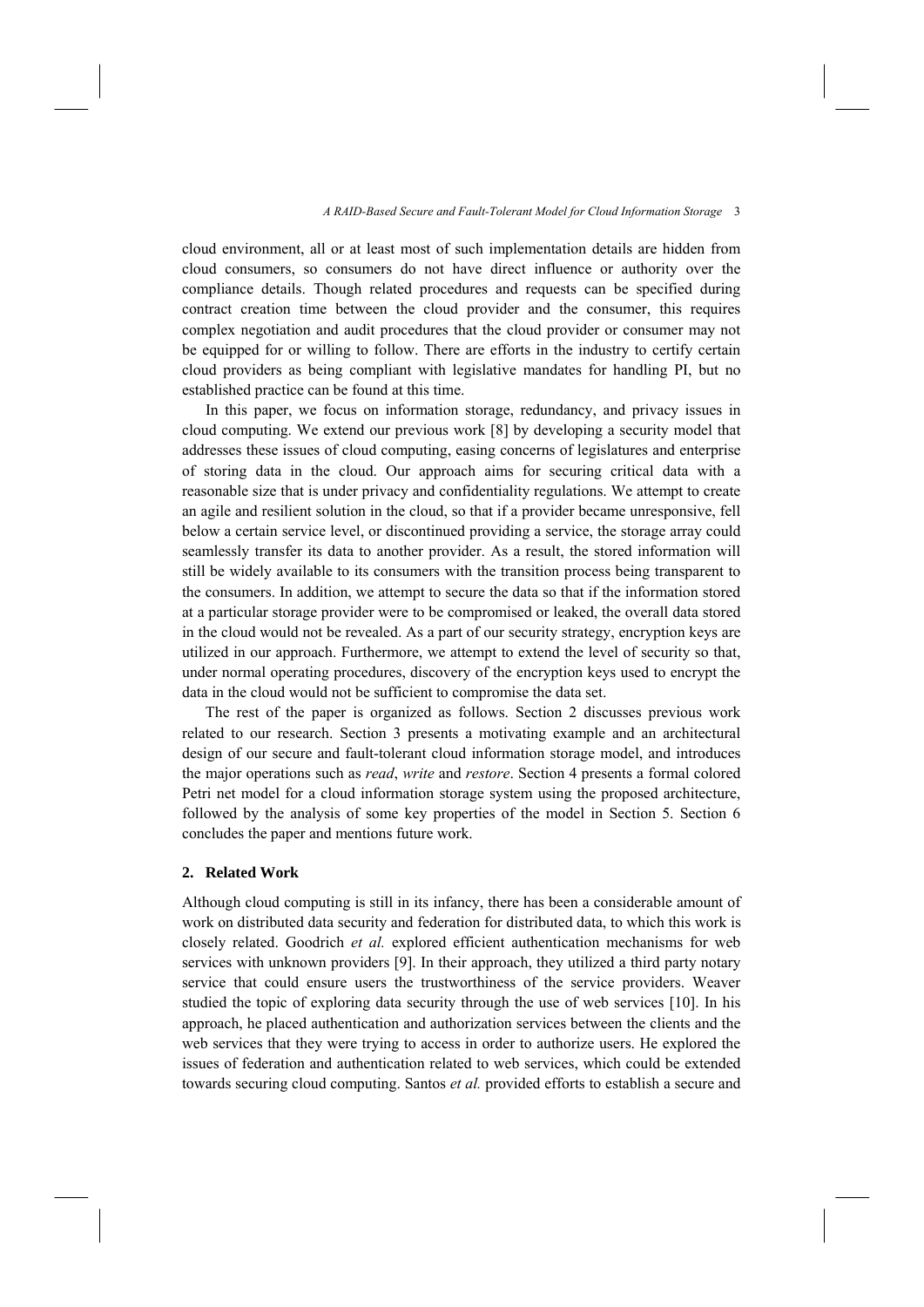trusted cloud computing environment [11]. They, however, assumed that providers could prevent physical attacks to their servers, which might not be true in the case of a poorly vetted employee or a poorly designed facility. Hwang and Li used data coloring and software watermarking techniques to protect shared data objects and massively distributed software modules [12]. Their approach supports multi-way authentications, enables single sign-on in the cloud, and enforces access control for sensitive data in both public and private clouds. Liu *et al.* further proposed a data coloring method based on cloud watermarking to recognize and ensure mutual reputation between data owners and storage service providers [13]. The proposed approach can guarantee a user's embedded social reputation identification. Although the data coloring and watermarking mechanisms can be useful for cloud security, it is not clear how such approaches perform better than traditional encryption methods. Different from the above approaches, in our method, we address the data security, fault tolerance, and privacy issues in cloud computing by developing a novel cloud information storage model. Our proposed model utilizes a cloud cluster with multiple cloud providers to leverage the benefits of storing data in the cloud while minimizing the risks associated with storing data in an offsite, insecure, unregulated and possibly noncompliant atmosphere.

Fault tolerance as it pertains to cloud computing has also gained momentum, as work related to producing fault-tolerant applications, computation, and storage in the cloud emerges. Deng *et al.* explored methods to create fault-tolerant computation in the cloud [14]. They examined the operation of matrix multiplication, a basis operation to solving multiple scientific issues, and offered techniques to outsource the computation of such operation to cloud providers while improving fault tolerance and reliability. However, they assumed that the reliability of a cloud provider was a discrete value that could be ascertained from previous knowledge and experience of the provider. This may not be always true, as even the most reputable cloud providers may have periods of unavailability and outages. Zhao *et al.* focused on the fault tolerance of cloud-based applications, and developed a software system called Low Latency Fault Tolerance (LLFT) middleware for distributed applications that could be deployed in a cloud computing or data center environment [15]. Their work only focused, however, on the application processes in the cloud, giving no guidance for data retention once it resides in the cloud. Cachin *et al.* provided general guidance for users of cloud service offerings on how they can protect themselves from fault and malicious behavior with regards to cloud storage [16]. They pointed out issues in trusting the cloud, including loss of privacy in data stored, the potential to lose data, and loss of access to the stored data due to either misdefined policy for cloud storage or software malfunction from the cloud provider. Different from the above approaches, we follow the RAID (Redundant Array of Independent Disks, originally known as Redundant Array of Inexpensive Disks) concept [17] by considering cloud providers as independent virtual disk drives; therefore, our approach is inherently a fault-tolerant data storage solution.

Finally, there has been a considerable amount of work associated with formal modeling of service-oriented systems. As formal methods provide a strong backbone for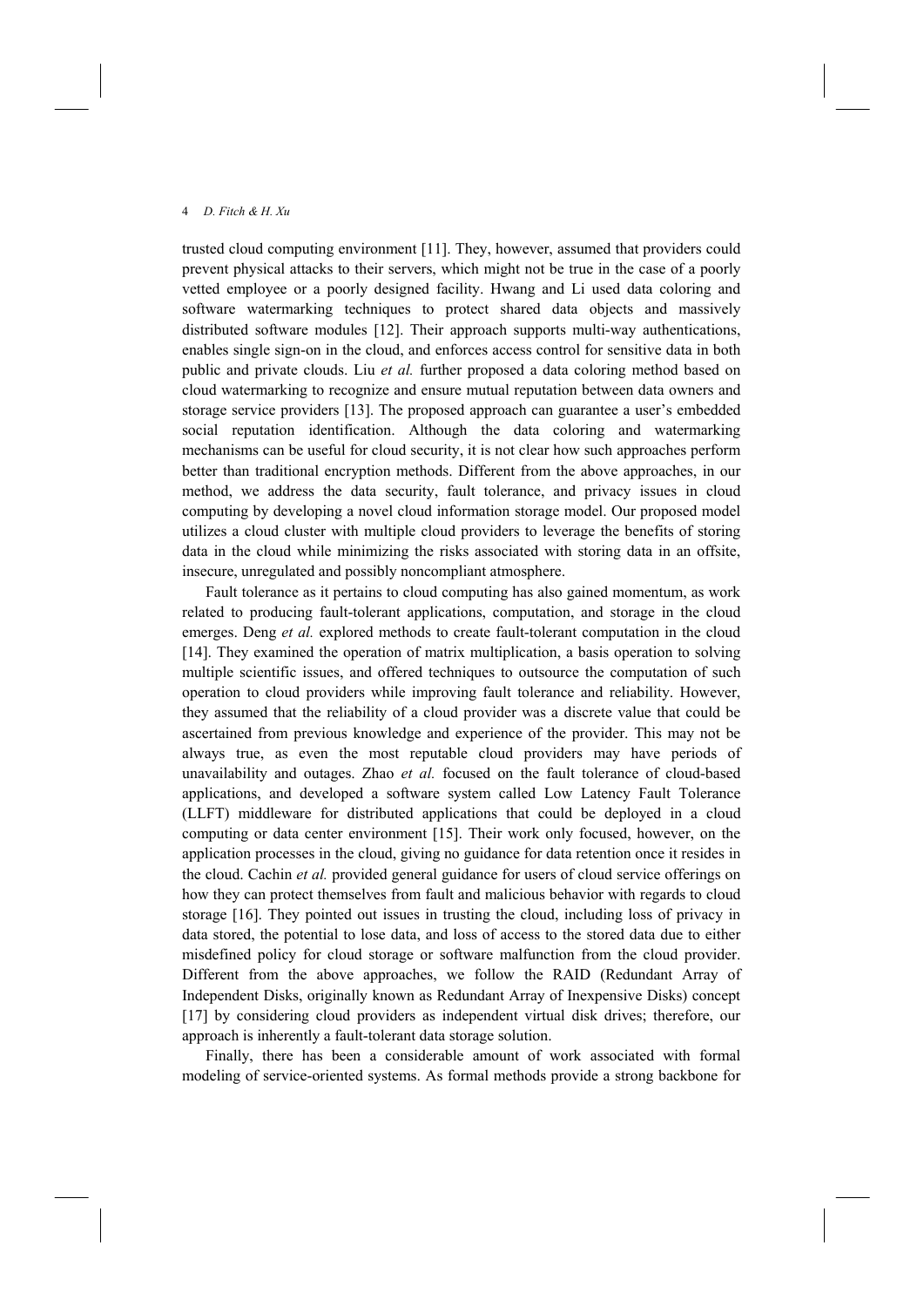#### *A RAID-Based Secure and Fault-Tolerant Model for Cloud Information Storage* 5

validation of a correct design, it has been used extensively in modeling service-oriented systems and is beginning to gain momentum in its application to cloud computing. Gu and Luo proposed an autonomic Quality of Service (QoS) control that can be adapted to cloud computing providers using Controlled Stochastic Petri Nets (COSTPN), a derivative of the traditional Petri nets [18]. They proposed a mechanism that could automatically manage grid services and resources, and also designed a COSTPN model to produce its performance characteristics. Xu *et al.* introduced a formal XML firewall security model for service-oriented systems using colored Petri nets [19]. The formal security model supports user authentication and Role-Based Access Control (RBAC) according to policy rules that can be updated dynamically. Accorsi and Lowis developed ComCert, which is a Petri net model for compliant business processes of cloud computing providers [20]. Requirements such as regulations HIPAA and the Sarbanes-Oxley Act were drawn upon to create compliant business practice models, and the system was able to detect and generate reports of policy violations. A major weakness of the above proposed approaches is their limited capability to support only a subset of the regulations or policy rules. In contrast, we provide a Petri net based formal model that attempts to secure the data being stored so that even in the case when a provider neglects to adhere to a particular regulation, the overall data being stored in the cloud can still be kept secure. Furthermore, in our approach, we separate the security mechanism and policy rules to allow different applications to use the same mechanism with different policies. In this paper, we focus on describing and modeling the security mechanism, and envision specification of policy rules for specific applications as our future work.

# **3. Secure and Fault-Tolerant Cloud-Based Information Storage**

# **3.1.** *A Motivating Example*

Consider a scenario where a medical company wishes to have all medical records of its patients available to its trusted partners, as well as to doctors who may be off site. First, the medical data is required to be highly fault tolerant, as losing patient records is not an option. Secondly, the data must be secure, as the company has an obligation to its patients to protect their personal information. Thirdly, the medical records must be guaranteed to be available, as it may become a matter of life or death if the data cannot be accessed quickly. The company realizes that storing the data on site would require a complex setup to make the data widely available to its central location and branch offices, with a large cost to purchase servers and storage devices. Furthermore, storing the data on site also requires a robust mechanism to ensure that the data is redundant and available in case of disaster, as well as a scalable infrastructure in case of growth. The company is attracted by the benefits of cloud computing, namely the availability of the data over the Internet for its remote offices and doctors, not having to invest a large amount of money to establish the infrastructure, the scalability, and the promise of resiliency and redundancy. Therefore, the company wishes to explore the option of using cloud computing for information storage and archiving of its data. It is, however, very concerned with moving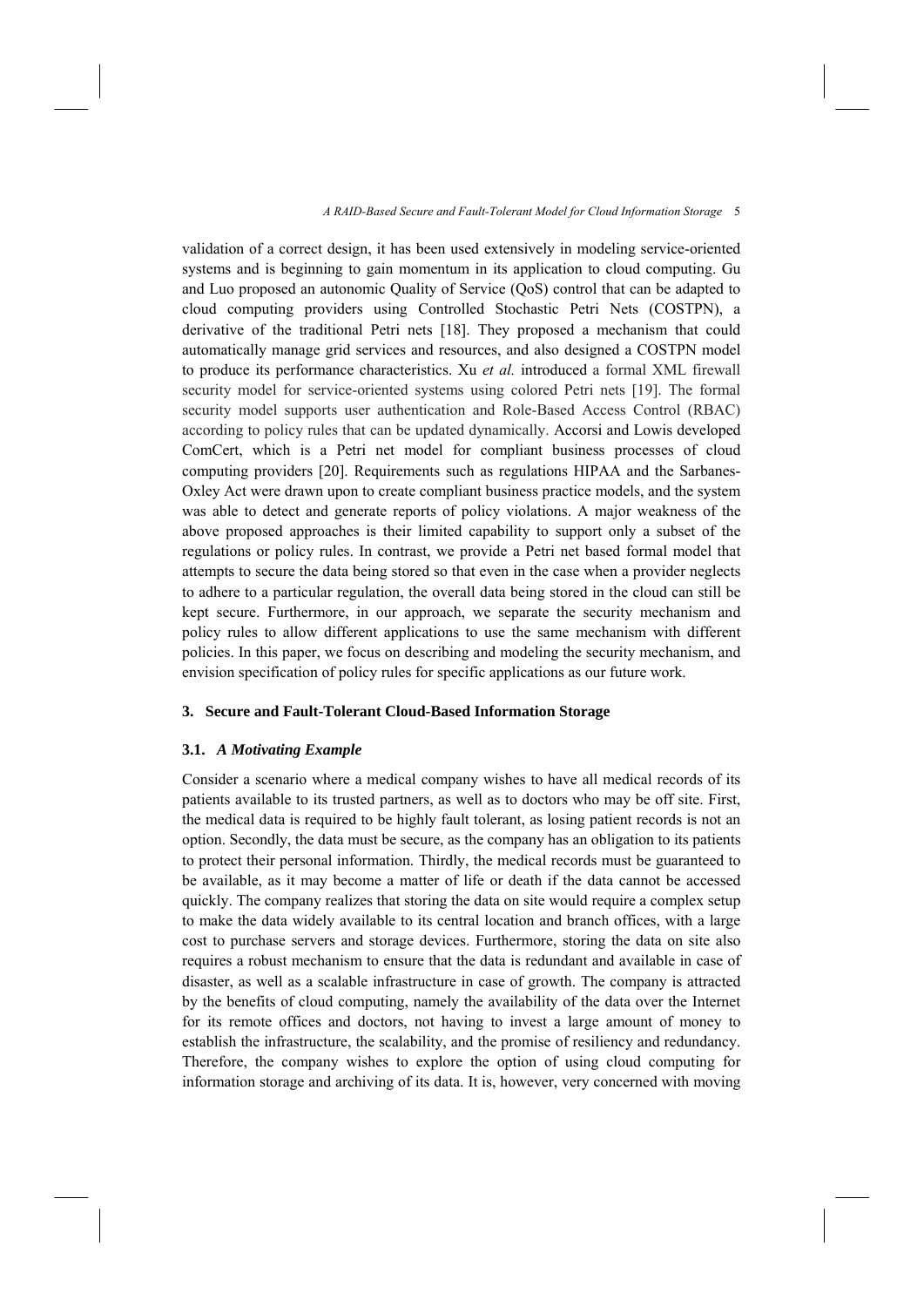its data into the cloud since losing physical control of its data would be of high risk. Although the company can choose reputable cloud providers to host its data, there is no way to vet individual employees who are hired by the cloud provider to prevent insider attacks, whereas the medical company is required to do full background checks and audits on employees who are allowed to handle its data. The company is also concerned with the physical locations of its data. With a cloud provider, the medical company does not even know where its data resides in the cloud, let alone what safeguards are at place at the physical facility. The company has also seen through the media the amount of damage that can be caused by its data being compromised by a third party. It must assume that by storing its data in the cloud, it can be compromised, so it needs to ensure that the cloud providers and their employees absolutely do not have access to the underlying information. The company is finally concerned with the availability of its data, as although it sees cloud computing as mostly reliable, it needs to make sure that its data is available and that there are no extended length of outages. When the medical company is treating a patient, for example, it is critical to know if the patient is allergic to any medication. If this information became unavailable, there may be dire consequences. If the company chooses to build the data center by itself, it would take into account all of the above concerns. In the cloud, however, the environment is ever-changing with providers having the ability to decide critical implementation details, where data resides, and can at whim discontinue or radically change a service offering. Given the current state of cloud computing, the healthcare provider would have some very serious and legitimate concerns that need to be addressed.

In order to mitigate the major concerns that the medical company faces, we design a reliable, fault-tolerant, and secure architecture for cloud information storage. Our approach can assist in resolving a major issue that resides in cloud computing, namely how to securely store personal or sensitive information in the cloud. Thus, our approach can mitigate concerns from companies that are trying to adopt cloud computing and regulators as well as the general public who are concerned for the security and confidentiality of the stored information in the cloud.

#### **3.2.** *An Architectural Design*

Our proposed information storage model for cloud computing can be deployed on multiple cloud service providers. As shown in Fig. 1, the model consists of users, a *Service Directory* (*SD*), and groups of cloud storage providers. The users are cloud clients who wish to store and access data in the cloud. A user can first interact with the *SD*, which acts as a coordinator for cloud information storage. The *SD* first sets up a *Cloud Provider Cluster* (*CPC*) with multiple cloud service providers and assign it to the user. It also stores information regarding the addresses of all service providers in the *CPC*. Once the client obtains the address information of the cloud providers from the *SD*, it interacts with the *CPC*, namely a collection of available service providers that can store and send data using predefined protocols. Each set of data, composed of the user's personal or sensitive information is split into multiple pieces using a predefined security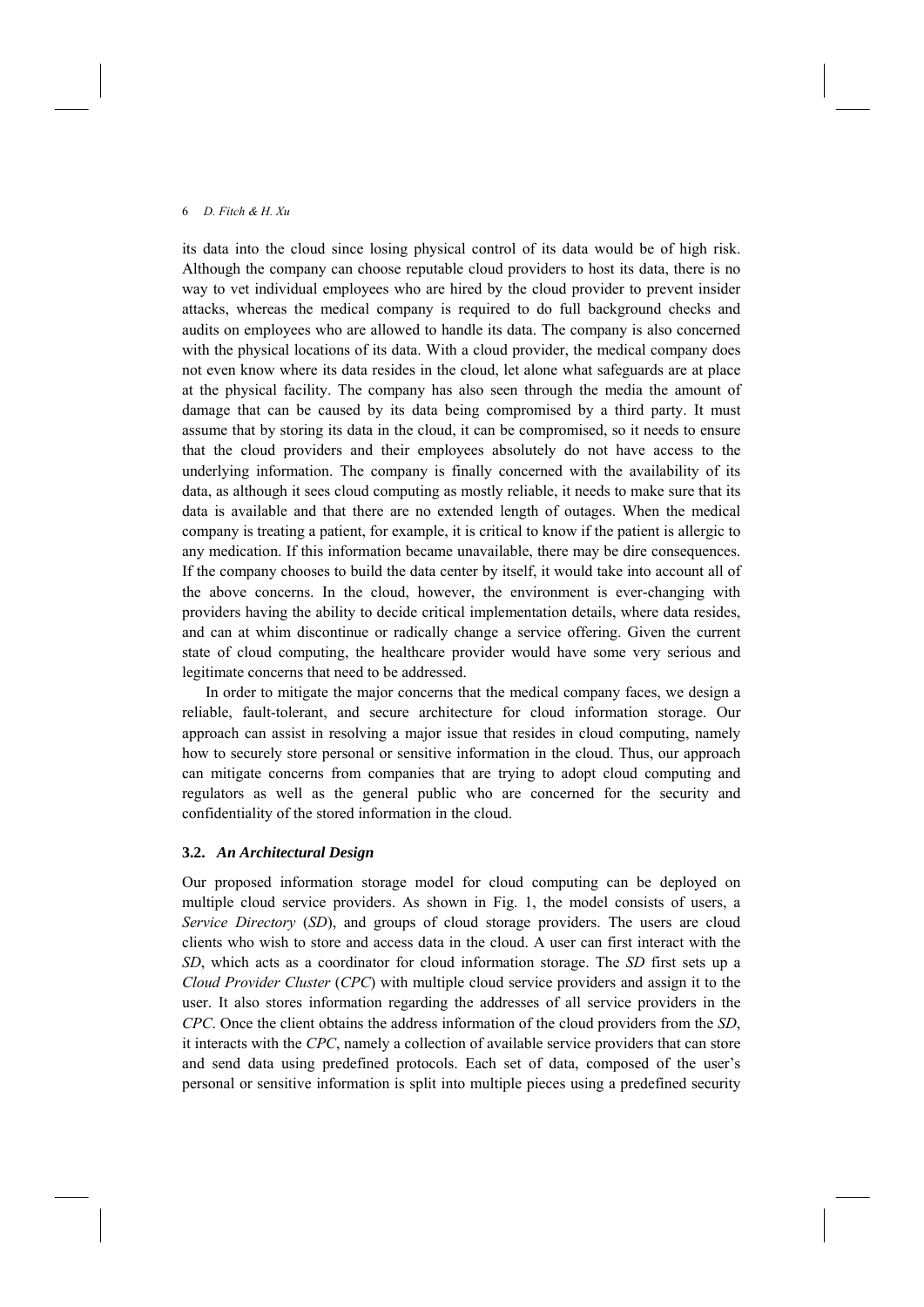#### *A RAID-Based Secure and Fault-Tolerant Model for Cloud Information Storage* 7

mechanism, and are stored into the *CPC* after they are encrypted. The cloud providers in the *CPC* have no knowledge of which cluster they belong to as well as which are the other members in the *CPC* that they are servicing. This means the *CPC* are *virtual* clusters in the cloud, which are generated and exclusively managed by the *SD*. Furthermore, the *SD* has the capability to restore data when needed. When a service provider, say *α,* in a *CPC* fails, the *SD* can automatically restore the data using a predefined restoration algorithm, and replace  $\alpha$  with another cloud service provider  $\beta$ from a collection of cloud providers called *Cloud Provider Pool* (*CPP*). Note that before the replacement happens, the service provider  $\beta$  in *CPP* did not provide any services to the user; therefore, it will not charge for usage according to the elasticity feature of storage services in cloud computing.



Fig. 1. An architectural design of cloud information storage systems

The security mechanism defined in our model consists of two levels. In the first level, the information to be stored is split into multiple pieces using the RAID 5 technique with distributed parity [21] so that if a provider fails, the data stored collectively in the cluster would be recoverable. Note that the RAID 5 technique uses block-level striping with distributed parity in a cluster of disk drives [22]. Due to data redundancy, when a disk drive fails, any subsequent reads can be calculated from the distributed parity, and the data in the failed drive can be restored. In our approach, we consider each cloud provider in a *CPC* as a *virtual* disk drive; thus, our information storage model is fault tolerant upon the failure of any cloud provider in the *CPC*, and the missing piece of data can be recovered from the distributed parity blocks stored with the other cloud providers. Another advantage of our approach is, due to the distribution of data over multiple cloud providers in a *CPC*, no cloud provider is able to calculate the original data because it has no knowledge of who are the other members in the *CPC*.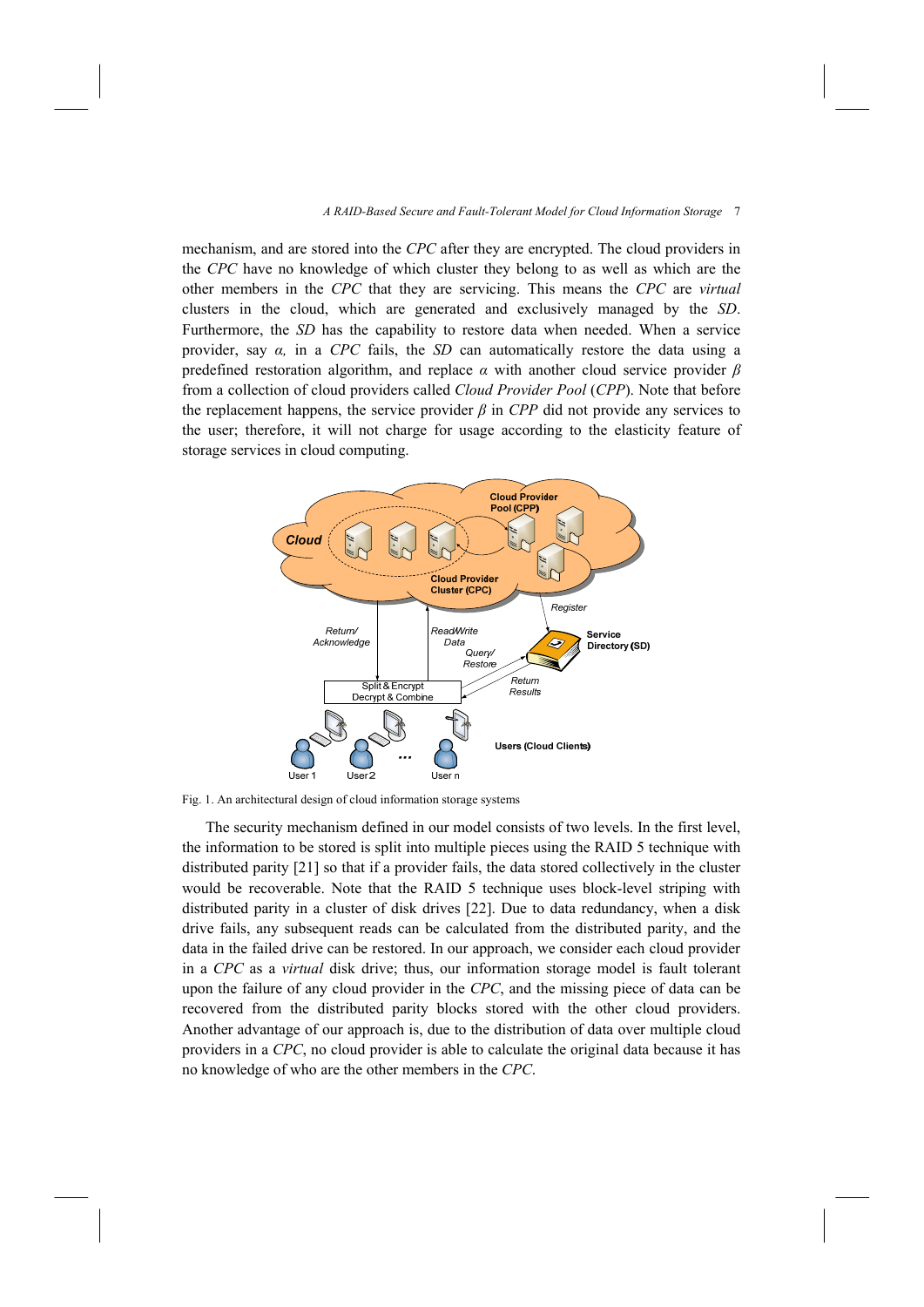The second level of our security mechanism provides another layer of security in our approach, where encryption plays an important role. To ensure that providers do not have access to the underlying data that is being stored, symmetric key encryption can be used. A symmetric key is an encryption key that is used for both encryption and decryption of data and should be kept secret from all entities that do not have access to the data. Prior to sending a data block *DB* out to a provider in a *CPC*, a user *U* first encrypts *DB* using a symmetric key into  $DB' = E(k_{SYM-CPC}, DB)$ , where  $k_{SYM-CPC}$  is the symmetric key associated with the *CPC*. The data block remains encrypted while in the cloud and is only decrypted by the user upon retrieval of the data into  $DB = D(k_{STM-CPC}, DB')$ . Note that cloud providers are never given access to these keys so that the data stored on their services are not readily compromised. In addition to symmetric key encryption, there needs to be some mechanism in place where the different entities of the storage model could positively identify themselves to one another, so that impersonation attacks could not take place. In order to fill this need, asymmetric key encryption is used in this model. Cloud users and cloud service providers are all assigned asymmetric keys, individual to each entity. Asymmetric key encryption consists of a pair of keys, namely a public key and a private key. The public key is widely published and available, whereas the private key should be kept secret. In our application, we utilize asymmetric key encryption to provide a digital signature. A message digest *MD* of a data block is generated by the sender and encrypted using the sender's private key,  $k_{PRIV-S}$ , into  $MD' = E(k_{PRIV-S}, MD)$ . The recipient receives the data block along with the encrypted signature and decrypts the signature using the sender's public key into  $MD = D(k_{PI/B-S}, MD')$ . The recipient then verifies the data block and its message digest to ensure that the data block was sent by the claimed sender and was not compromised in transmission. The private key is issued by the *SD* and stored on the individual client's machine, whereas the public key is published in the *SD*, which can be retrieved by any users or service providers. Once the encryption is done, the data blocks being stored are distributed to the cloud providers in a RAID 5 fashion with distributed parity so that if a particular provider were to fail or be compromised, the data stored collectively in the *CPC* can be recovered. On the other hand, when a *read* operation is performed, all pieces of information need to be decrypted after being retrieved from the cloud providers in the *CPC*, and then they are combined into the original information.

To formalize the basic idea of our approach, we now provide the definitions of a few key concepts used in this paper.

#### **Definition 3.1.** *Cloud Provider Cluster* (*CPC*)

A *Cloud Provider Cluster* (*CPC*) Θ is a 3-tuple (*RNP*, *SAP, SIP*), where *RNP* is the required number of active cloud providers in the *CPC*, which must be no less than 3; *SAP* is a set of active cloud providers in the cluster; and *SIP* is a set of inactive cloud providers in the *CPC*, where  $SAP \cap SIP = \phi$ . If an element  $\alpha$  in *SAP* becomes unavailable, it will be replaced by another element *β* from *SIP* or from the cloud provider pool. In this case, *α* will be deposited into *SIP* for future usage; however, if it becomes unavailable for too long, it will be permanently removed from *SIP*.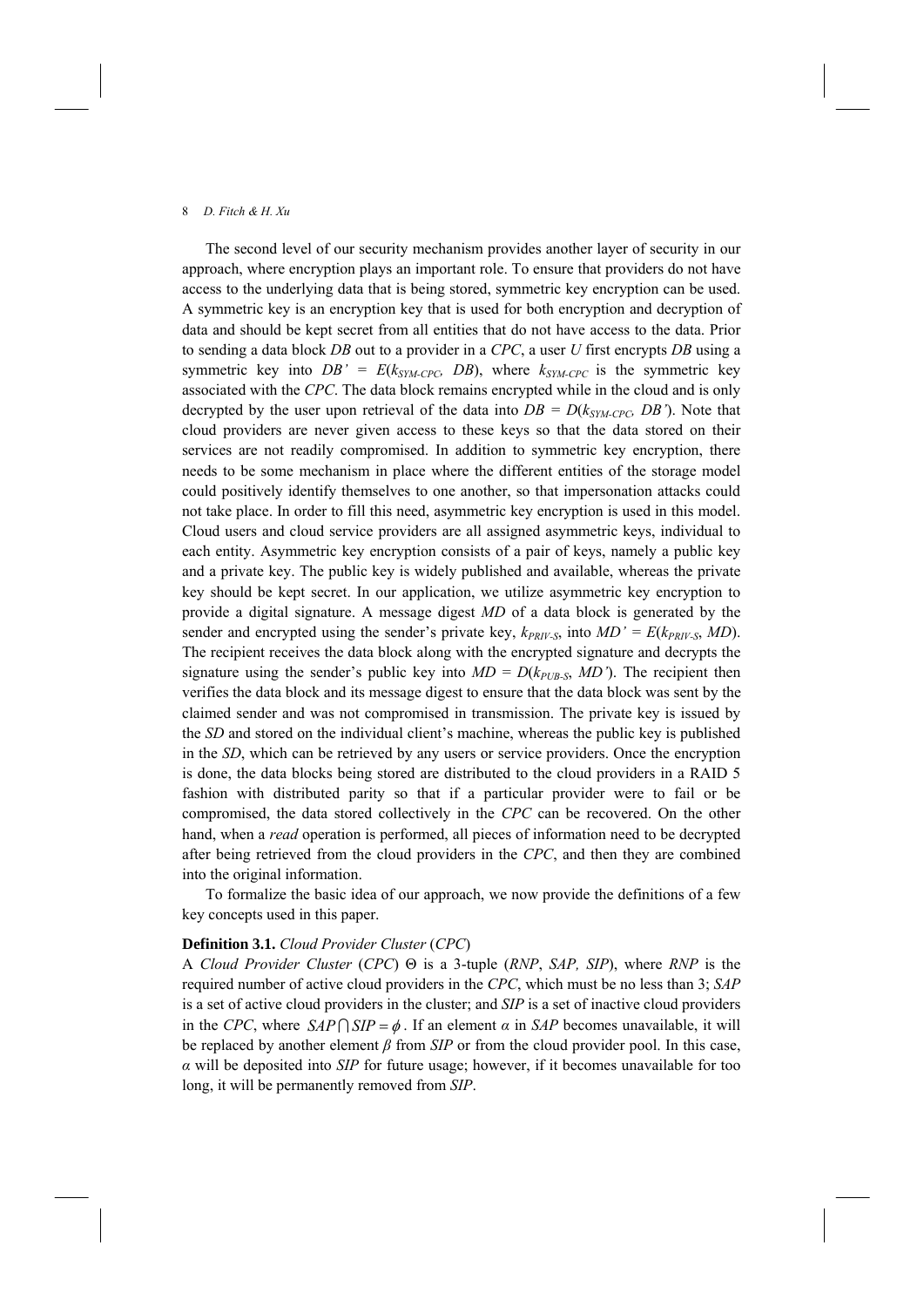# **Definition 3.2.** *Cloud Provider Pool* (*CPP*)

The *Cloud Provider Pool* (*CPP*) Ω is a 2-tuple (*NRP*, *SRP*), where *NRP* is the number of registered cloud service providers, and *SRP* is a set of registered cloud service providers. For a *CPC*  $\Theta$ ,  $(\Theta \text{SAP} \cup \Theta \text{SIP}) \subset \Omega \text{SRP}$ , and for  $\forall \alpha \in \Omega \text{SRP}$ ,  $\alpha$  may belong to more than one *CPC*.

# **Definition 3.3** *Service Directory* (*SD*)

The *Service Directory* (*SD*) Φ is a 7-tuple (*SRP*, *SCPC*, *SCU, SSK, MSK, SPK*, *MPK*), where *SRP* is a set of registered cloud service providers, *SCPC* is a set of cloud provider clusters, *SCU* is a set of cloud users, *SSK* is a set of symmetric keys, *MSK* is a mapping function defined as  $MSK : SCPC \rightarrow SSK$ , *SPK* is a set of public keys, and *MPK* is a mapping function defined as  $MPK : (SRP \cup SCU) \rightarrow SPK$ . Note that the symmetric key assigned to a *CPC* is only available to a qualified user of the *CPC*, but it is kept invisible to members of the *CPC*.

#### **Definition 3.4.** *Cloud User* (*CU*)

A *Cloud User* (*CU*) is a 3-tuple (*UID*, *PRIKEY*, *CPC*), where *UID* is a user identifier, *PRIKEY* is a private key of the user, and *CPC* is a cloud provider cluster assigned to the user by the *SD*.

# **Definition 3.5.** *Registered Cloud Provider* (*RCP*)

A *Registered Cloud Provider* (*RCP*) is a 2-tuple (*PID*, *PRIKEY*), where *PID* is a provider identifier, *PRIKEY* is a private key of the provider, and for any  $RCP\alpha$ ,  $\alpha \in \Omega$ *SRP*, where  $\Omega$  is the *CPP*. Note that a *RCP* has no knowledge about which *CPC* it belongs to.

#### **3.3.** *RAID-Based Data Distribution and Integration*

In order to provide redundancy for the underlying data, we use an adaptation of the RAID 5 approach in our cloud storage model. In a traditional RAID 5 based system, data is distributed among multiple disk drives using a distributed parity-based mechanism. We extend this idea to multiple cloud providers in our cloud information storage model as illustrated in Fig. 2, which shows the RAID-based design of a *CPC* with 3 cloud providers. This design provides for resiliency and efficiency. If any cloud provider in a *CPC* becomes unavailable, the system will still be able to function due to data redundancy. Once the failed provider is replaced, the directory is able to restore the missing information by calculating the missing data blocks or parity blocks using the remaining ones, and recover the storage cluster back to a redundant state. Note that in our approach, data is stored at the block level. Let *n* be the number of providers per *CPC*, for every *n*-1 blocks of data, one block of parity is generated. For example, in Fig. 2, the *Parity Block* 1 stored with *Cloud Provider* 1 is calculated based on *Data Blocks* 1\_1 and 1\_2, which are stored with *Cloud Providers* 2 and 3, respectively. This parity block provides data redundancy, which allows the *SD* to recover missing data blocks so that users may continue to read data from the storage array even when one of the providers were unresponsive.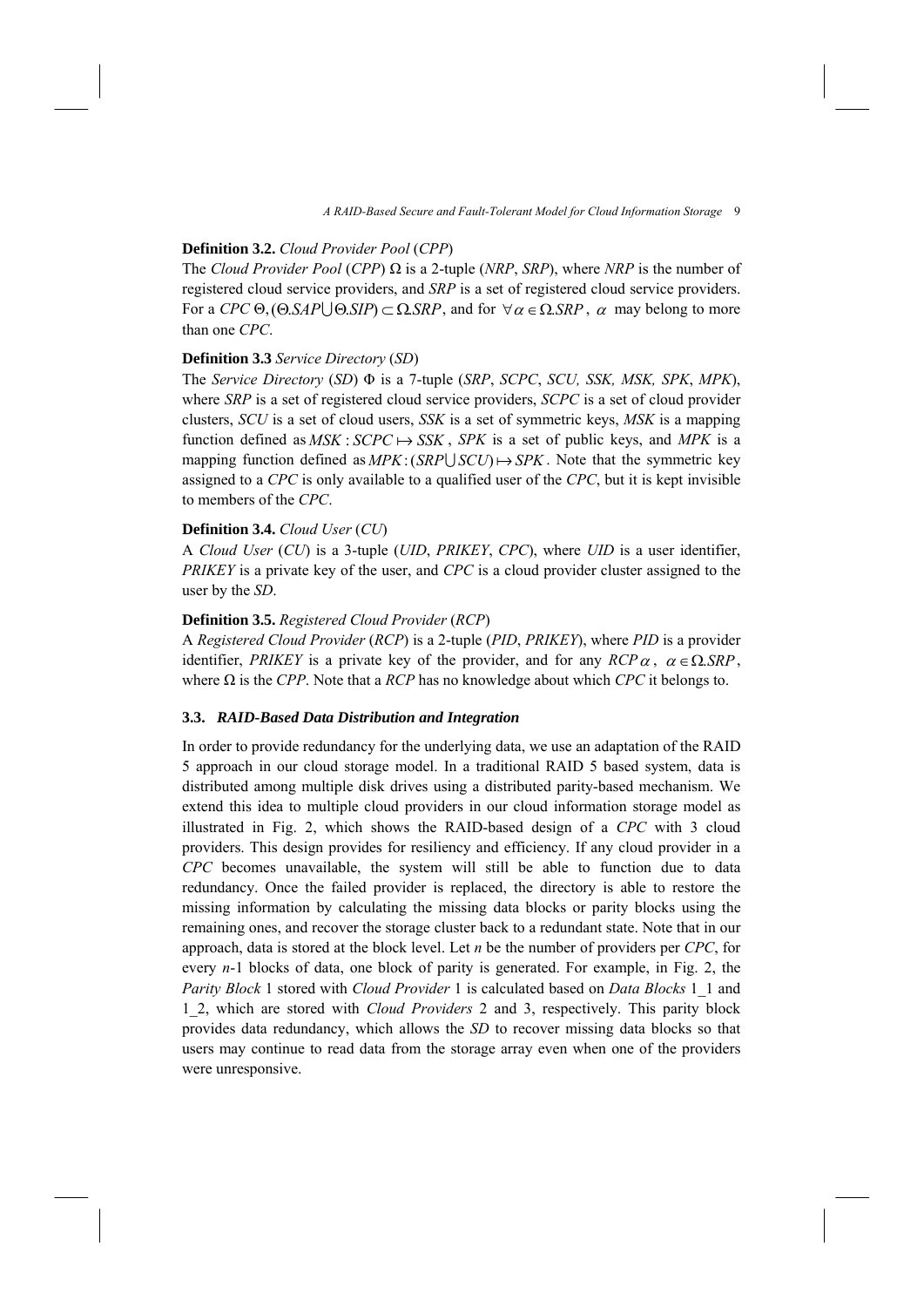10 *D. Fitch & H. Xu* 



Fig. 2. RAID-based design of Cloud Provider Cluster (CPC)

Based on the RAID 5 technique, block-level striping is used and parity blocks are distributed evenly among the cloud providers of a *CPC*. As demonstrated in Fig. 2, there are 6 stripes of data with 12 data blocks and 6 parity blocks that are distributed evenly amongst 3 cloud providers in the *CPC*. Using this simple RAID 5 scheme, the number of data blocks and the number of stripes are calculated as in Eqs. (1) and (2).

$$
n_{block} = \left| \frac{n_{datasize}}{n_{blocksize}} \right| \tag{1}
$$

$$
n_{\text{stripe}} = \left\lceil \frac{n_{\text{block}}}{n_{\text{cloudprovider}} - 1} \right\rceil \tag{2}
$$

where  $n_{block}$  is the total number of data blocks,  $n_{datasize}$  is the total amount of data (in bytes), *nblocksize* is the predefined block size (in bytes), *nstripe* is the number of stripes, and *ncloudprovider* is the required number of active cloud providers in a *CPC*. Note that the function *ceiling*(*x*) =  $\lceil x \rceil$  is the smallest integer not less than *x*; thus, if  $n_{dataset}$  is not a multiple of *nblocksize*, the last block containing the remaining data will be filled up with random data. Similarly, if *nblock* is not a multiple of (*ncloudprovider* - 1), the last stripe shall be filled up by data blocks containing random data. Once the data is divided into blocks of the established size, and further organized into stripes based on the number of active cloud providers in a *CPC*, parity blocks can be calculated using *XOR* operations (denoted  $as \oplus$ ) as in Eq. (3).

$$
P_i = B_{i-1} \oplus B_{i-2} \oplus \dots \oplus B_{i-N-1} \tag{3}
$$

where  $1 \le i \le n_{\text{stripe}}$ ,  $N = n_{\text{cloudprovider}}$ , and  $P_i$  and  $B_i$ <sub>m</sub> are the *i*-th parity block and the *m*-th data block in stripe *i*, respectively.

With the parity blocks, our approach is fault tolerant because when a cloud provider fails, restoring the data blocks and parity block become as simple as performing the *XOR*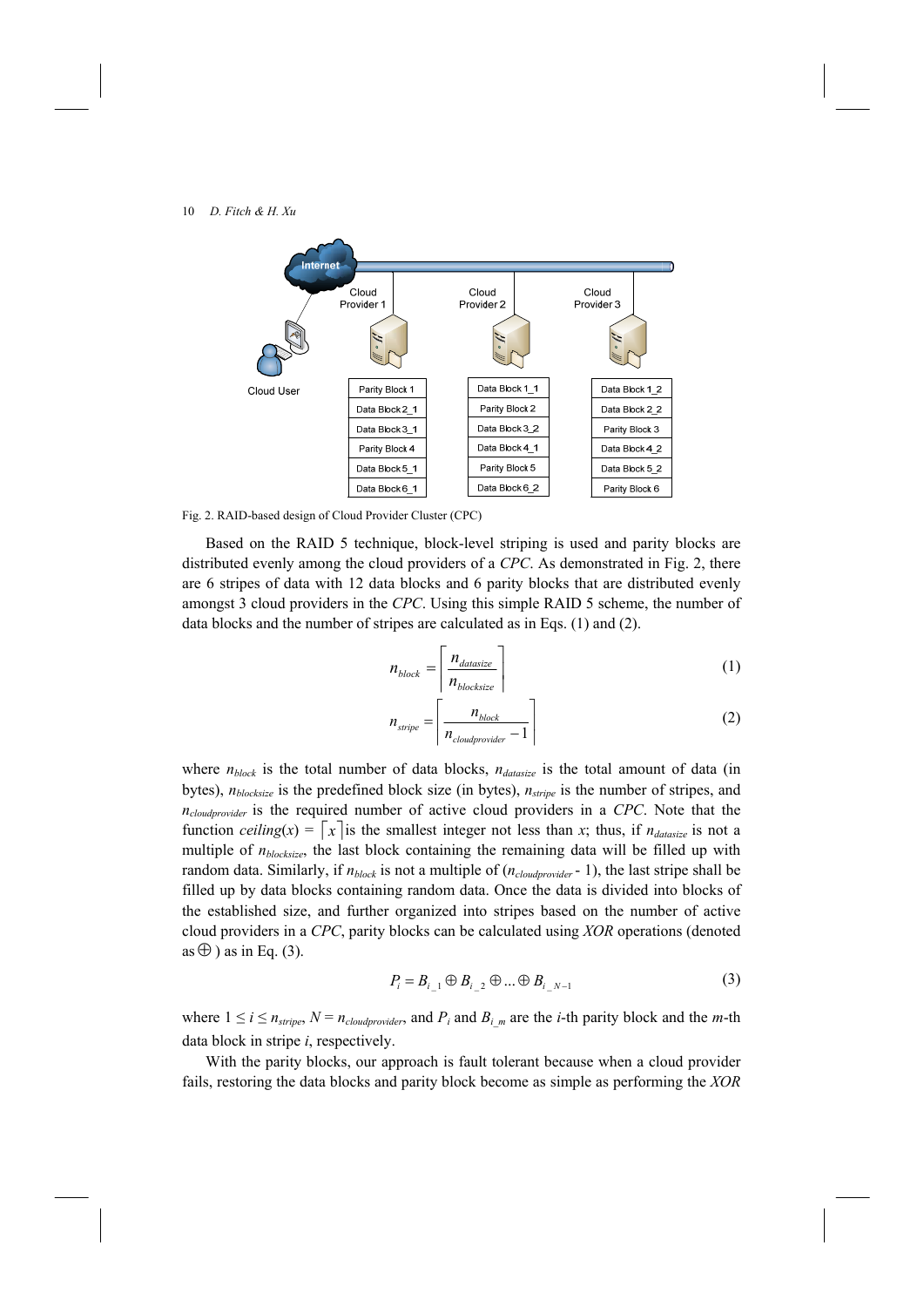operation on the other blocks. For any stripe *i*, the missing data block or parity block can be calculated using Eq. (4) or (3), respectively.

$$
B_{i,j} = B_{i,1} \oplus ... \oplus B_{i,j-1} \oplus B_{i,j+1} \oplus ... \oplus B_{i,N-1} \oplus P_i
$$
 (4)

Note that the data blocks and parity blocks may also be distributed according to a predefined algorithm that is only known by the users, but appears random to the cloud providers. This would allow for increased security, as it assists in preventing collusions from cloud providers, where multiple providers from the same *CPC* may attempt to combine their pieces of data to recreate the original information. Not knowing which data is the parity information makes reconstructing the data much more difficult if not impossible. The detailed implementation of such "random" data distribution for RAID is out of the scope of this paper, but is envisioned as a future, and more ambitious research direction.

# **3.4.** *Major Operations for Cloud-Based Information Storage*

In order to establish a *CPC*, a cloud user must first communicate with the *SD* to join the service and request that a *CPC* be created. During this process, a trusted third party may perform any necessary background checks on the cloud user to ensure that the user should have access to the cloud. Once the request has been approved, the *SD* sends the user an approval message, followed by an assignment of a public/private key pair, which is used for digital fingerprinting, as discussed in Section 3.2. The private key is distributed to the user and the public key associated with the user is published in the *SD*. Then the *SD* fulfills the user's request by finding *n* suitable cloud providers from the pool of the registered ones, where *n* is the required number of providers in a *CPC*. For each registered cloud provider, the directory also maintains a public/private key pair for digital signature purpose. Thus, any messages originated from a user or a cloud provider must be signed and verified using the asymmetric key pair.

 Once initialized, three major operations, namely *read*, *write*, and *restore*, can be performed for cloud information storage. These operations are now described as follows.

**Read Operation.** The *read* operation is initiated by a user to request information from the *CPC* for a particular file. In order to read from the *CPC*, the user first sends a request to the *SD* for the providers' locations. Once the *SD* verifies the digital fingerprint of the user, it sends the user the current addresses of the providers that make up the *CPC* assigned to the user. The user then sends concurrent requests signed with its private key to each of the providers in the *CPC*. Once a provider verifies the signed message, the provider sends the requested data back to the user along with a signed response. The user allows a reasonable amount of time for the providers to respond prior to proceeding. The user then verifies the providers' messages against their public keys, and decrypts the content of the data by utilizing the symmetric key. Once the user receives all pieces of data, it is able to reconstruct the file, which completes the *read* operation. It is interesting to note, however, that due to the fact that the cluster is using a *RAID* 5 based approach, once data has been received from *n*-1 providers, the user is able to read the data due to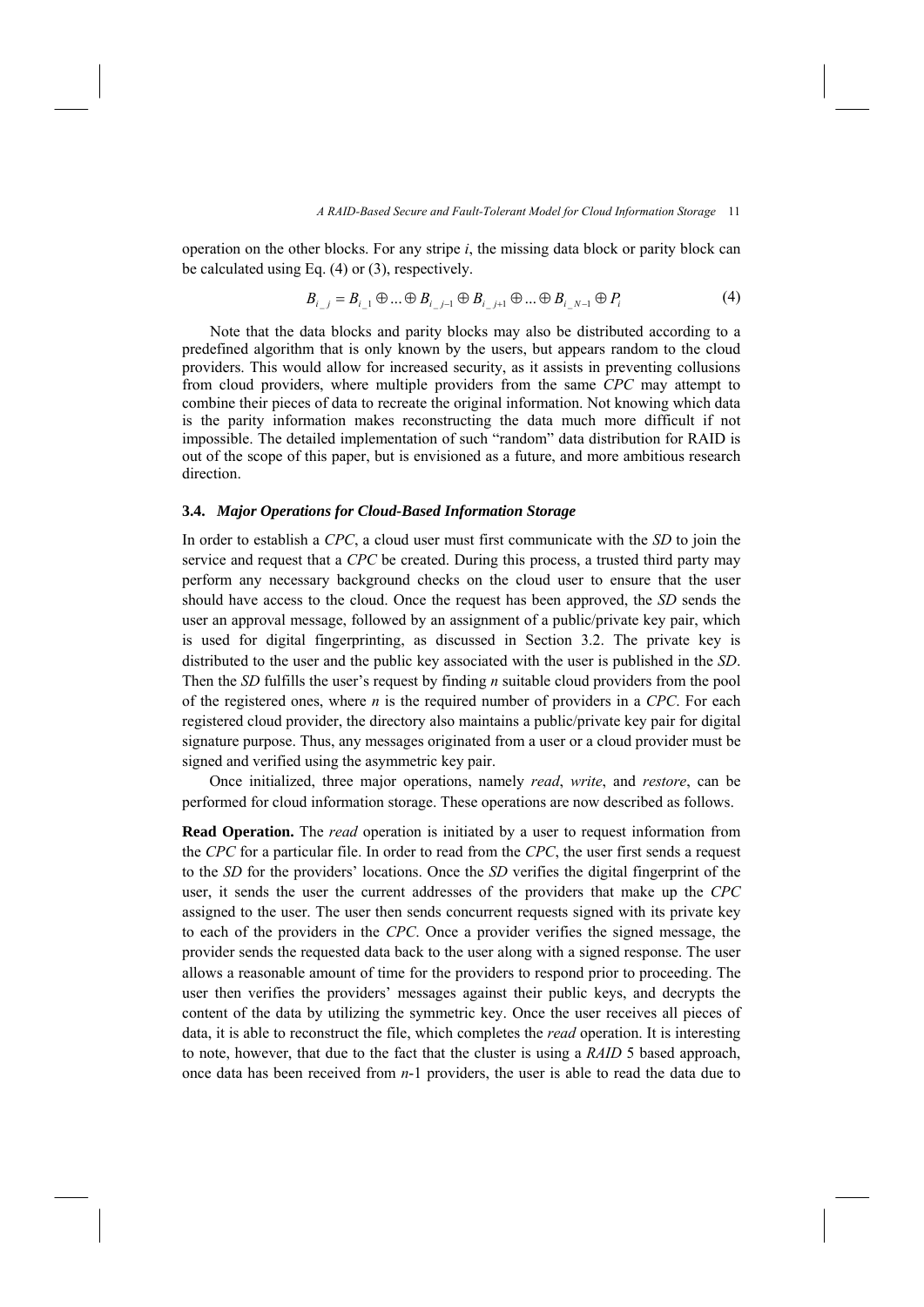data redundancy. This provides a needed level of availability for the requested information. However, the user typically waits for the last response for a reasonable amount of time prior to attempting to calculate the missing information utilizing the parity, as the user needs to make a determination whether the provider is down or not. If the last provider is considered to be down, the user completes its *read* and sends a *restore* request to the *SD* for the last provider's data to be restored to another provider. Although *read* request can continue to complete, it is important that the cluster restores the data from the failed provider to another provider quickly, as while the provider is down, the *CPC* has lost its redundancy. Though it is not likely to happen, if another cloud provider in the *CPC* was to go down prior to the completion of the restoration, the data might be permanently lost.

**Write Operation.** The *write* operation can be used to write information to a *CPC* for a particular file. When the *write* operation is initiated, the user first sends a request, signed with its private key, to the *SD* asking for the addresses of the providers in the *CPC*. If the user is verified and has access to the *CPC*, the *SD* responds with the provider locations. Then, the user calculates the distribution utilizing standard parity distribution, as discussed in Section 3.3, forms the requests, and concurrently sends them to each of the providers. Once each piece of messages is verified and stored at the provider side, each provider sends an acknowledgement message back to the user, signed with its private key. If the user receives responses from all of the providers in a reasonable amount of time, it considers the *write* operation successful; otherwise, it sends a *restore* request to the *SD* to restore data on a possibly failed cloud provider. Once the missing data and the *CPC* are restored, the user can resubmit the uncompleted *write* request.

**Restore Operation.** Finally, in the case where a cloud provider falls below an expected QoS level, becomes unresponsive due to either failure or maintenance, or is deemed compromised, it is necessary to restore the information stored with the provider on a new provider. In a *restore* operation, the user initiates a request to the *SD* to replace a provider servicing the *CPC* with another. This would occur after a provider had not responded in a reasonable amount of time to a *read* or *write* operation or if a provider was sending back incorrectly signed messages. It is the *SD*'s responsibility to maintain a pool of registered providers and identify a suitable replacement when one is required. Once this happens, the *SD* notifies all other providers of the *CPC* for the restoration process. The *CPC* then temporarily becomes "*ReadOnly*," so that any duplicated *restore* request on the *CPC* can be ignored, and no *write* request is allowed to go through while the system is being restored. The *SD* calculates the missing blocks using the remaining data blocks and streams them to a new cloud provider. Once all of the information has been recovered, the *CPC* becomes ready again and can process additional requests.

# **4. Formal Modeling of a Cloud Information Storage System**

In order to ensure a correct design of the security mechanism, we develop a formal model of a secure and fault-tolerant cloud information storage system, and verify some key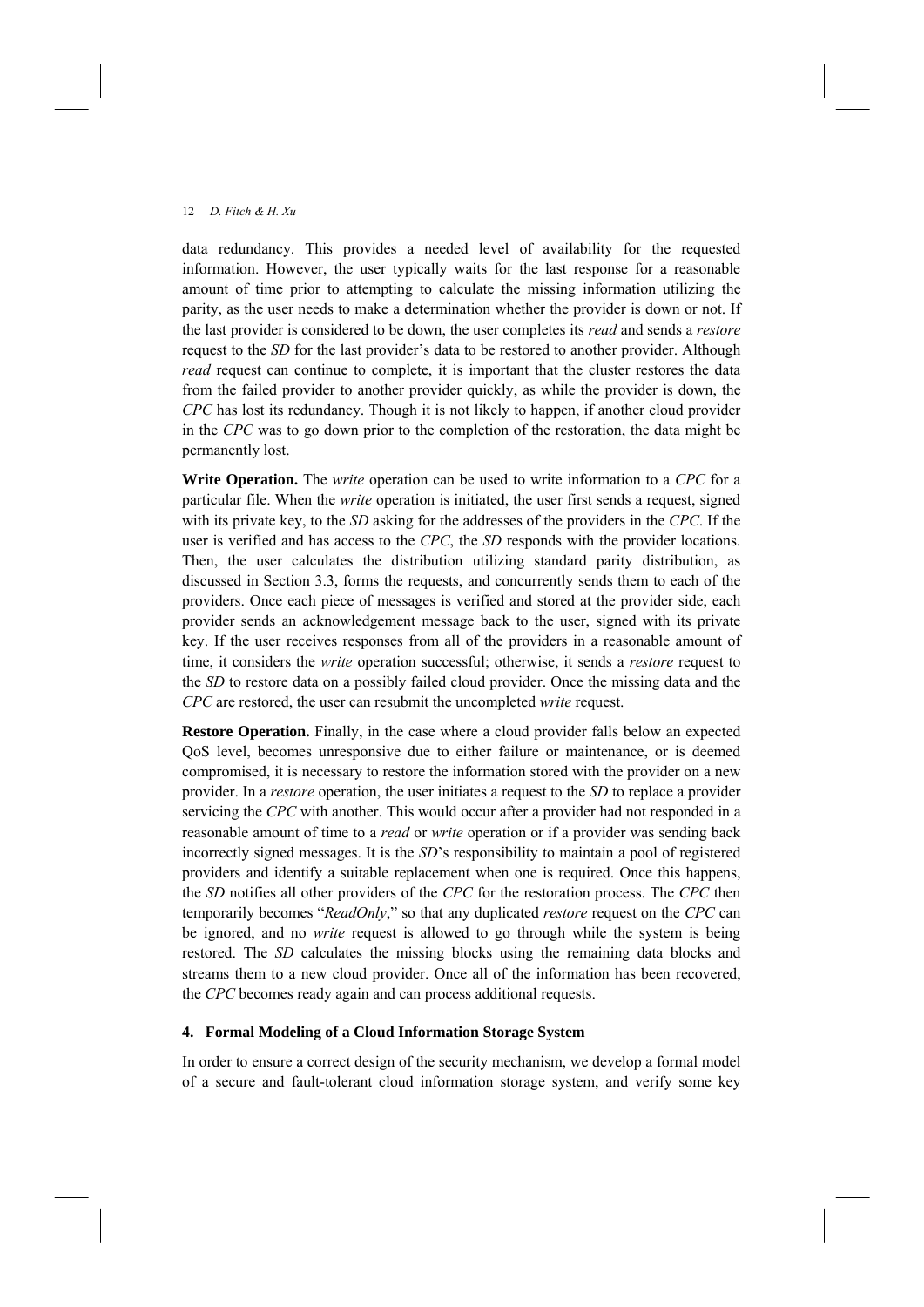properties of the model. We adopt colored Petri net (CPN or CP-net) formalism because it is a well-founded process modeling technique that has formal semantics to allow specification, design, verification, and simulation of a complex concurrent software system [23]. A Petri net is a directed, connected, and bipartite graph, in which each node is either a place or a transition. In a Petri net model, tokens are used to specify information or conditions in the places, and a transition can fire when there is at least one token in every input place of the transition. CPN is an extension of ordinary Petri nets, which allows different values (represented by different colors) for the tokens. CPN has a formal syntax and semantics that leads to compact and operational models of very complex systems for modular design and analysis. The major advantage of developing a CPN model of the cloud information storage system is to provide a precise specification, and to ensure a correct design of the information storage model; therefore, design errors, such as a deadlock, can be avoided in the implemented system.

To make the model easy to comprehend, we utilize hierarchical CPN (HCPN), which allows using substitution transitions and input/output ports to represent a secondary Petri net in the hierarchy. In our design, we first provide the high-level model with its key components. Then we utilize HCPN to refine each component into a more complete Petri net. Since the architecture we proposed is most suitable for storing personal or confidential data, in the following sections, we present the HCPN model with an example of medical record online storage system, which consists of a *SD*, a *CPC* with three cloud providers, and two clients (cloud users), namely a patient and a doctor.

# **4.1.** *High-Level Petri Net Model*

The HCPN model can be devloped using CPN Tools [24]. In Fig. 3, we present a highlevel model that defines the key components, namely the *Doctor*, the *Patient*, the *Cloud*, and the *Directory*, as well as the communications among the components. The key components are defined as substitution transitions, denoted as double rectangles in Fig. 3. The purpose of the communications among the patient, the doctor, and the cloud is to transfer and access the patient's medical record. The directory serves as the *SD*, which acts as a data coordinator between the users and the cloud.

To simulate the cloud providers that are selected as clutser providers (i.e., members of a *CPC*) as well as the data being transferred between the users and the cloud providers, a PROV and a MEDRECORD colored token type are defined using the ML functional language integrated in CPN Tools as follows:

| colset PROV = record | $colset$ MEDRECORD = record |
|----------------------|-----------------------------|
| priD: STRING *       | recID:STRING *              |
| ready: BOOL *        | data: STRING;               |
| mrec: MEDRECORD;     |                             |

where  $p r \text{ID}$  is a provider ID, ready is a flag of the provider indicating whether the provider is functioning or failed, mrec is a medical record, recID is a record ID, and data is the medical data stored in the record.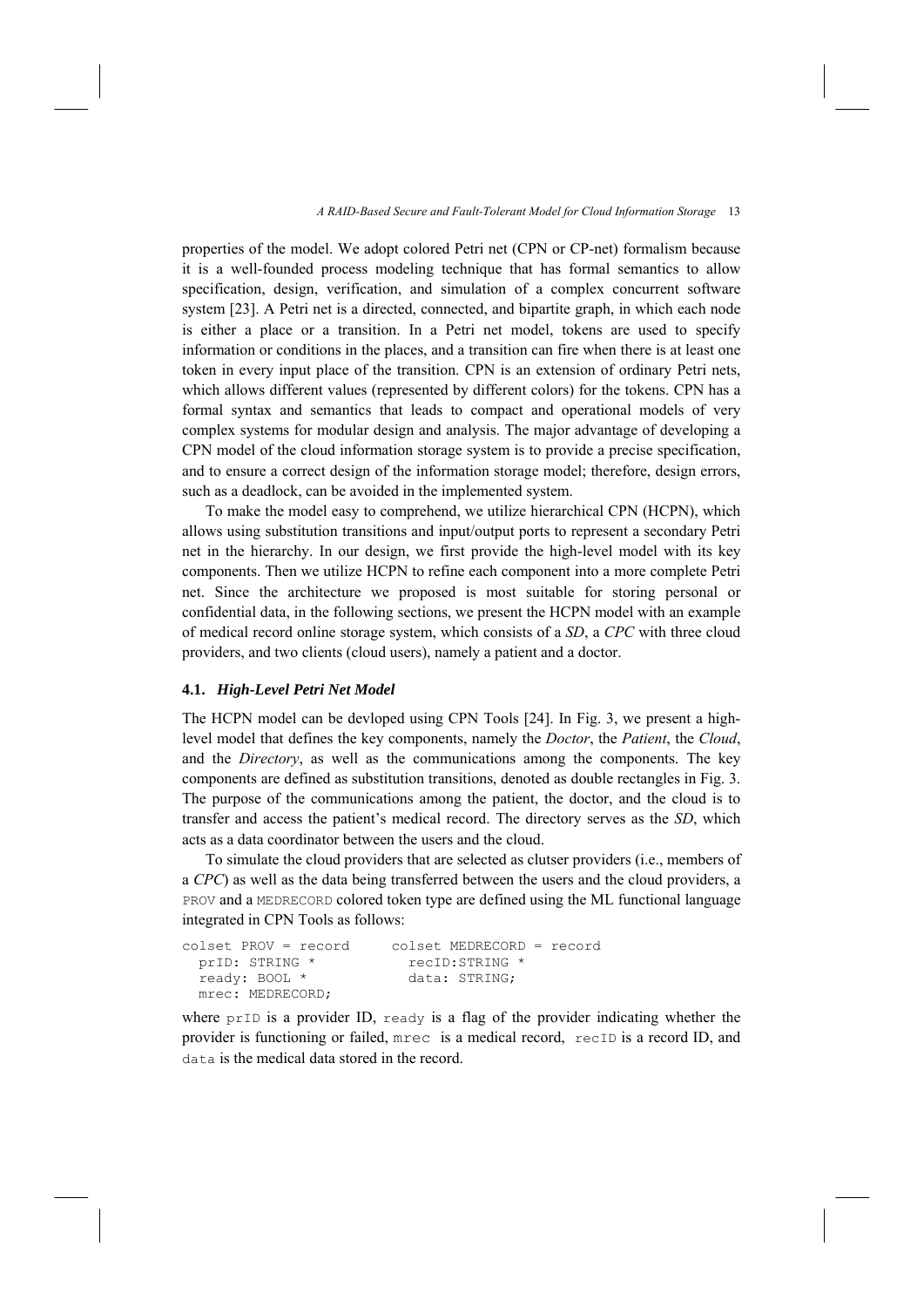

Fig. 3. High-level CPN model of the medical record cloud storage system

The directory is responsible for initializing the cloud providers in a cloud cluster assigned to a user, replying queries from a user for providers' addresses, and processing *restore* request upon the failure of a cloud provider in the cloud cluster. As shown in Fig. 3, the cloud cluster or *CPC* (denoted as the place "*Cluster Providers*") is initialized with three providers "Pr1", "Pr2" and "Pr3" of type PROV, each of which is initialized with initrec that contains a blank medical record. Furthermore, the place "*Provider Pool*" is initialized with one spare cloud provider "Pr4", which can be used to replace a failed cloud provider in the cloud cluster when needed. A read request (RDREQ) and a write request (WRREQ) to a cloud provider can be defined as colored tokens as follows:

| $colset$ RDREO = record | colset WRREO = record |
|-------------------------|-----------------------|
| $clID:STRING *$         | $clID:STRING *$       |
| recID:STRING *          | mrec:MEDRECORD *      |
| prID:STRING;            | prID:STRING;          |

where clID is a client ID. Note that in Fig. 3, RDREQLIST and WRREQLIST are defined as a list of *read* requests, and a list of *write* requests, repectively. Thus, our model allows accessing multiple pieces of information *concurrently* from the cloud providers participating in a cloud cluster. After a *read* (*write*) request has been processed, a *read* (*write*) response will be returned to the user, simulated as a token of type RDRESP (WRRESP) being deposited in place "*Read\_Ack*" ("*Write\_Ack*"). The colored token types RDRESP and WRRESP are defined as follows:

| $colset$ RDRESP = record | $colset$ WRRESP = record |
|--------------------------|--------------------------|
| clID:STRING *            | clID:STRING *            |
| prID:STRING *            | prID:STRING *            |
| mrec: MEDRECORD *        | mrec: MEDRECORD *        |
| success: BOOL;           | success: BOOL;           |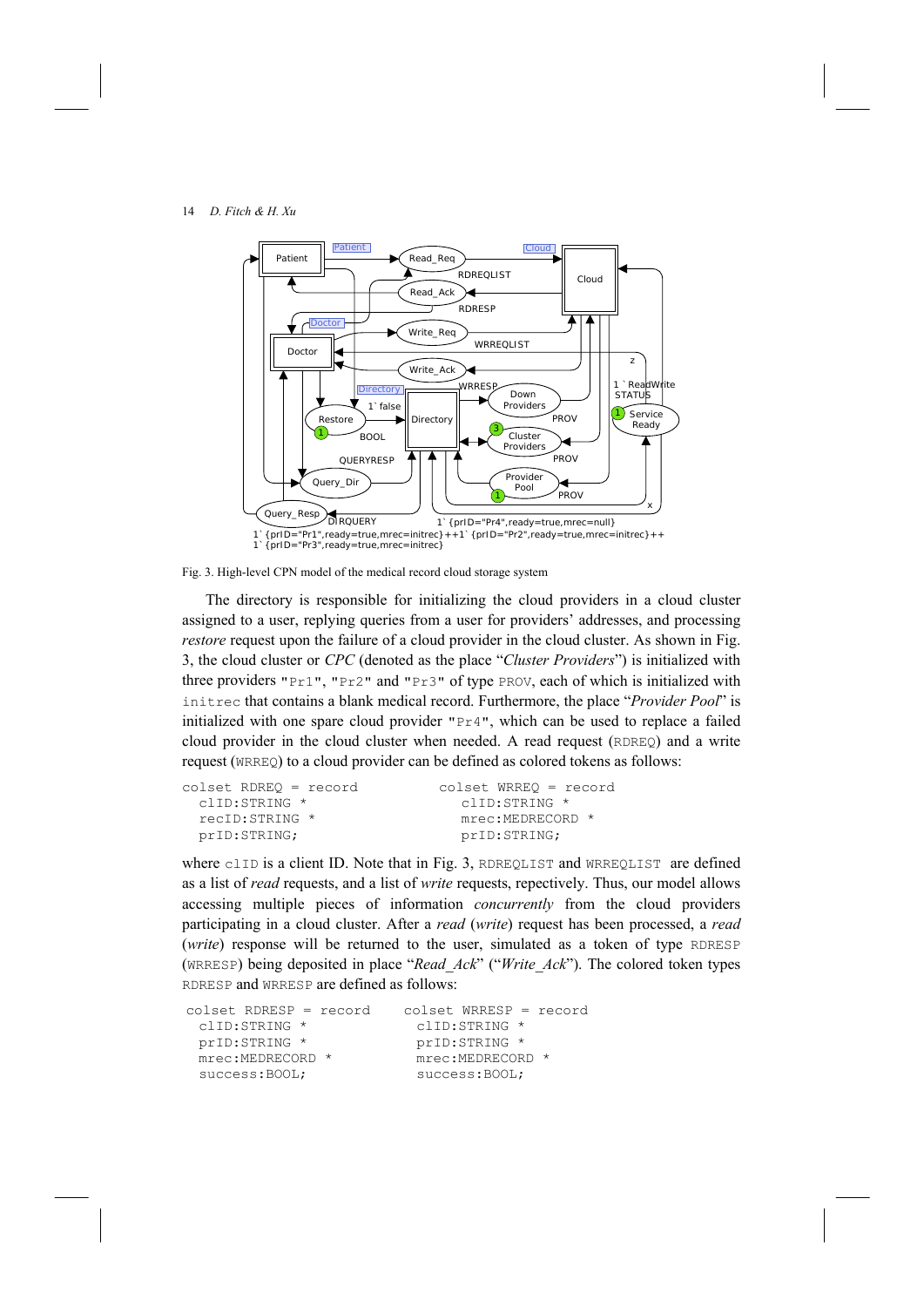where the flag success indicates if a *read* request or a *write* request is successful or failed. In case a *read* or *write* request fails (i.e., a cloud provider is *down*), the user will change the token in place "*Restore*" from *false* to *true*, and notify the directory to start the restoration process for the cloud cluster.

# **4.2.** *Petri Net Model for the Directory Component*

We now refine the *Directory* component (i.e., the *Directory* substitution transition in Fig. 3) into a CPN model as shown in Fig. 4.



Fig. 4. CPN model for the Directory component

In Fig. 4, the place "*Clust\_Prov\_List*" is initialized with a list of providers ["Pr1","Pr2","Pr3"] due to the initial setting of the cloud cluster in place "*Cluster Providers*." When a patient client or a doctor client starts querying the directory for the addresses of the providers in its assigned cloud cluster, a query token will be placed by the client into place "*Query\_Dir*." This enables the transition "*Provider Locations*." When it fires, it creates a token of OUERYRESP type in place "*Query Resp*," which attaches the provider information stored in place "*Clus\_Prov\_List*." Since the place "*Query\_Resp*" is an input port of the clients, the token becomes available to the client for further processing. Note that to simplify our CPN model, the provider information only consists of the provider IDs rather than the providers' actual endpoint addresses. Therefore, a service invocation to a cloud provider is simulated by matching the cloud provider's ID rather than calling the service at its endpoint address. On the other hand, if the "*Restore*" place contains a true token due to an access error experienced by a user, the "*Check Providers*" transition becomes enabled as long as the directory is not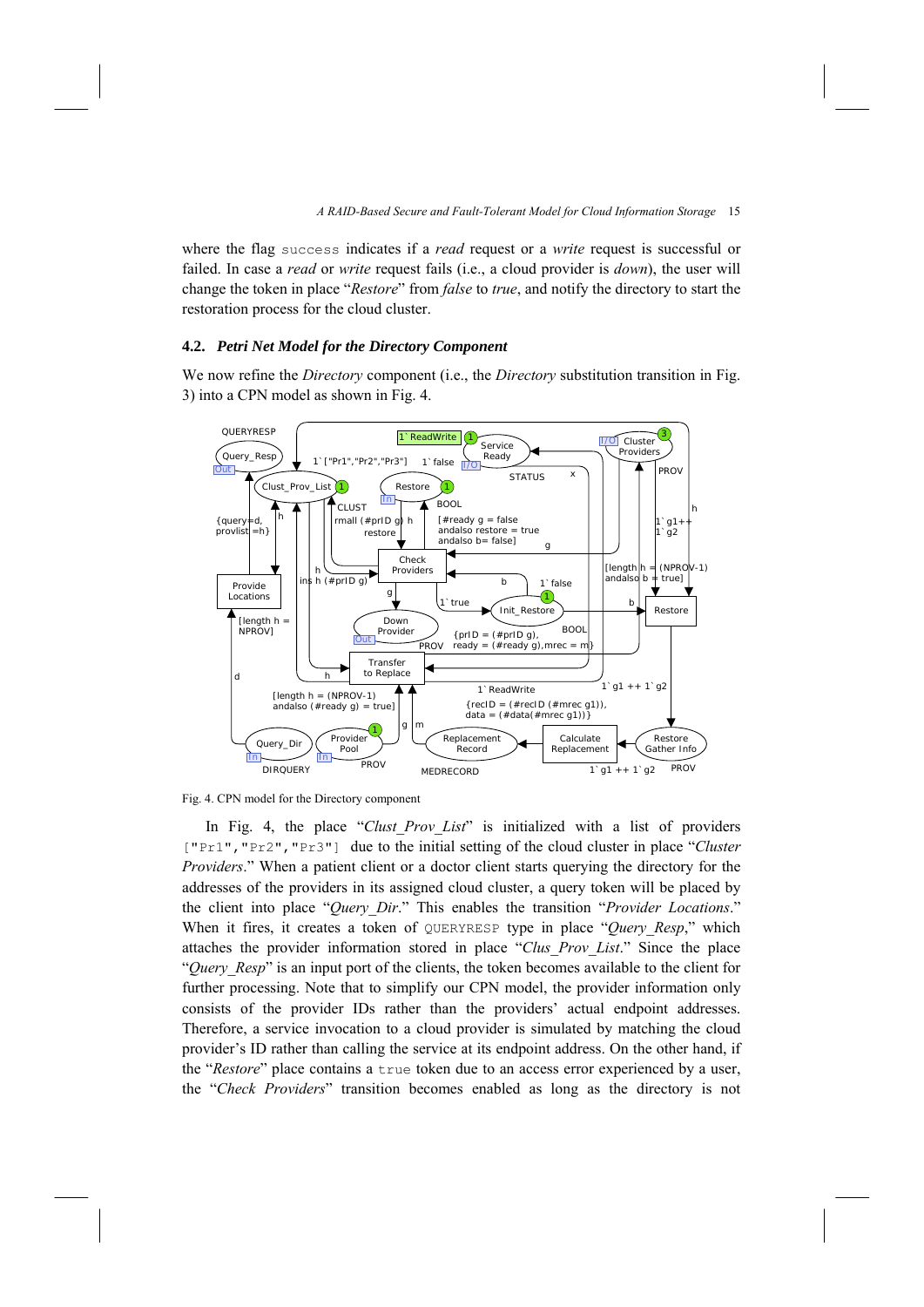currently restoring the cloud cluster (denoted by a false token in place "*Init\_Restore*") and there is a failed provider, whose ready flag is set to false, in place "*Cluster Providers.*" Once the transition fires, it places a true token into the "*Init\_Restore*" place, signifying that a restoration process should take place. The firing also removes the failed provider from the "*Clust\_Prov\_List*" place and transfers the provider from the "*Cluster Providers*" place to the "*Down Provider*" place. When the restoration process starts, the "*Restore*" transition fires, and deposits a copy of the remaining two providers into the "*Restore Gather Info*" place. This enables the "*Calculate Replacement*" transition, and its firing simulates the calculation of the missing piece of data based on the distributed parity information, and results in the restored medical record being placed in the "*Replacement Record*" place. Note that for simplicity, the detailed procedure of the parity calculation is not modeled in Fig. 4.

# **4.3.** *Petri Net Model for the Patient and Doctor Clients*

A patient client should have the permission to read its own medical record. As shown in Fig. 5, a patient first requests the addresses of the cloud providers in the cloud cluster assigned to her, which is modeled by placing a true token in the "*Query Directory*" place. With this token as well as the client ID of the patient in the "*ClientID*" place, the "*Init\_Query*" transition can fire, and the firing results in a DIRQUERY token to be placed in the "*Query Dir*" output port. When a response from the directory is put into the "*Query\_Resp*" input port, the providers' address information becomes available. This enables the "*Extract Providers*" transition, and the firing of the transition places a CLUST token in the "*Provider Locations*" place. The CLUST token type is defined as a list of providers as follows:

# colset  $CLUST = list STRING with 0..3;$

where the with clause specifies the minimum and maximum length of the list, and each item in the list contains the address of a provider (represented by its provider ID as a string for simplicity) that can be used by the client to communicate with the provider. To model a *read* operation, a token "P1.rec" is initialized in the "*Data to Read*" place, which is a record ID representing patient P1's medical record. The firing of the "*Init Read*" transition starts the *read* process, and places the record ID along with the provider information into the "*Read Information*" place.

Note that in this model, we assume that there is only one record for each patient that can be matched with the medical data stored with the providers. Now the "*Construct Read Req*" transition can fire once for each provider in the provider list, and creates a token of type RDREQLIST in the "*Read Request*" place, such that the multiple *read* requests in the list can be made concurrently to the cloud providers in the cloud cluster. This makes the associated providers in place "*Read Information*" being removed and enables the "*Start Read*" transition. When it fires, it transmits the RDREQLIST token to the "*Read\_Req*" place, which is an input port to the cloud cluster. After the requests have been processed by the cloud providers, multiple tokens of type RDRESP will be deposited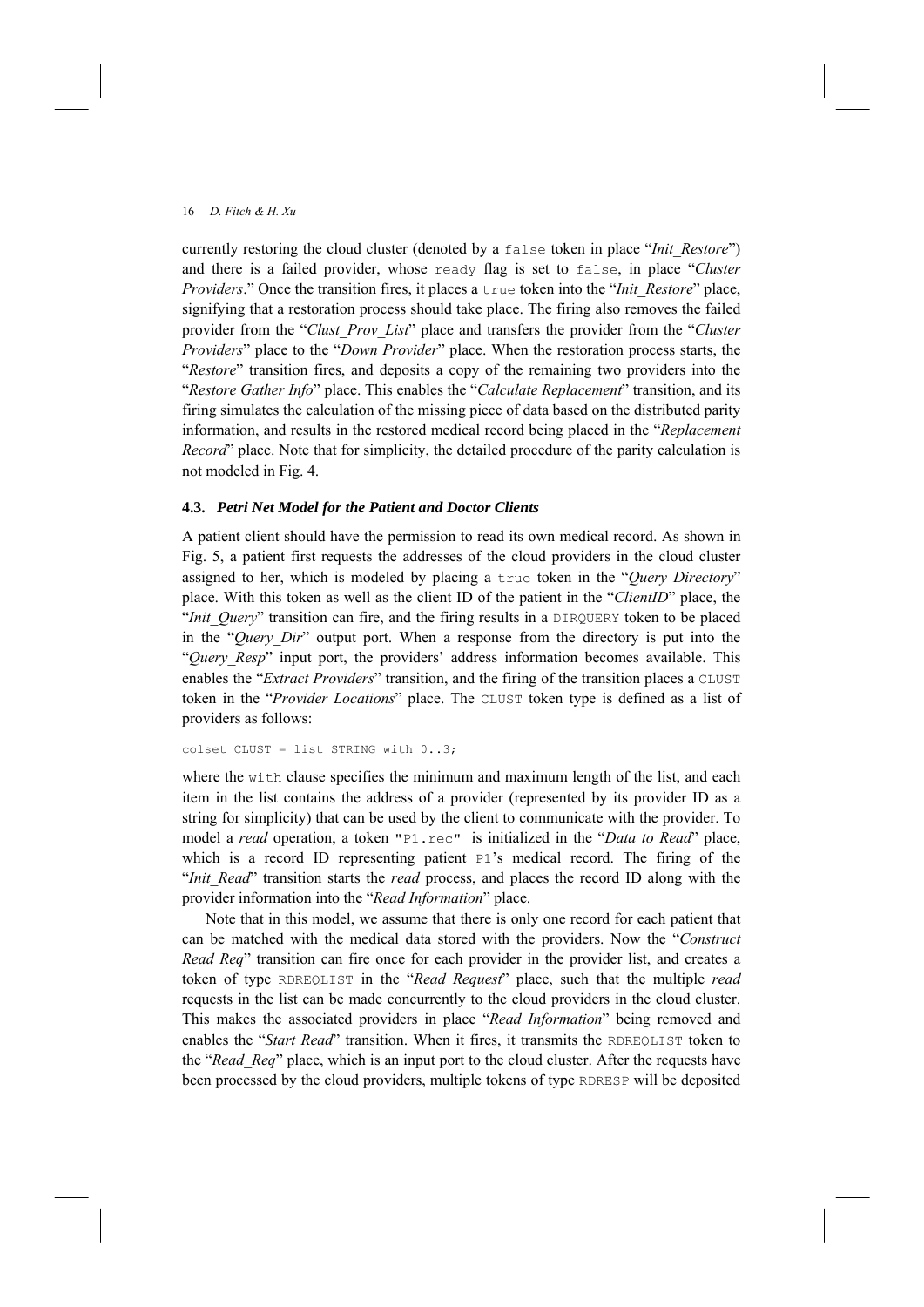#### *A RAID-Based Secure and Fault-Tolerant Model for Cloud Information Storage* 17

in place "*Read\_Ack*." If a RDRESP token contains a success flag with a true value, it indicates that the *read* request has been completed successfully by the corresponding cloud provider. In this case, the piece of medical record is extracted from the token and placed in the file store after being decrypted. Once all pieces of the medical record are successfully decrypted, the "*Combine Data*" transition becomes enabled and can fire. The firing simulates the process of generating the original medical record by recombining the data slices retrieved from the cloud providers. If one of the providers returns a token with the success flag set to false, a *read* failure occurs for the cloud provider. In this case, the "*Read Fail*" transition becomes enabled. Once it fires, it changes the token in place "*Restore*" from false to true, signifying the directory to initiate a "restore" operation.



Fig. 5. CPN model for the patient client

The CPN model for the doctor client is similar to the one for the patient client, but a doctor client should also have the privilege to write data into the cloud. The CPN model for the doctor client that replaces the Doctor substitution transition of the high-level model is illustrated in Fig. 6. Before the doctor client makes a *write* request, the "*Data to Write*" place is initialized with the medical data that the client wishes to write to the cloud cluster. For simulation purpose, we set the data to be written as "This is Pat1's medical record!". Similar to a *read* request, once the "*Init\_Write*" transition fires, it places the information to be written along with the provider information into the "*Write Information*" place. Once the required information is ready, the transition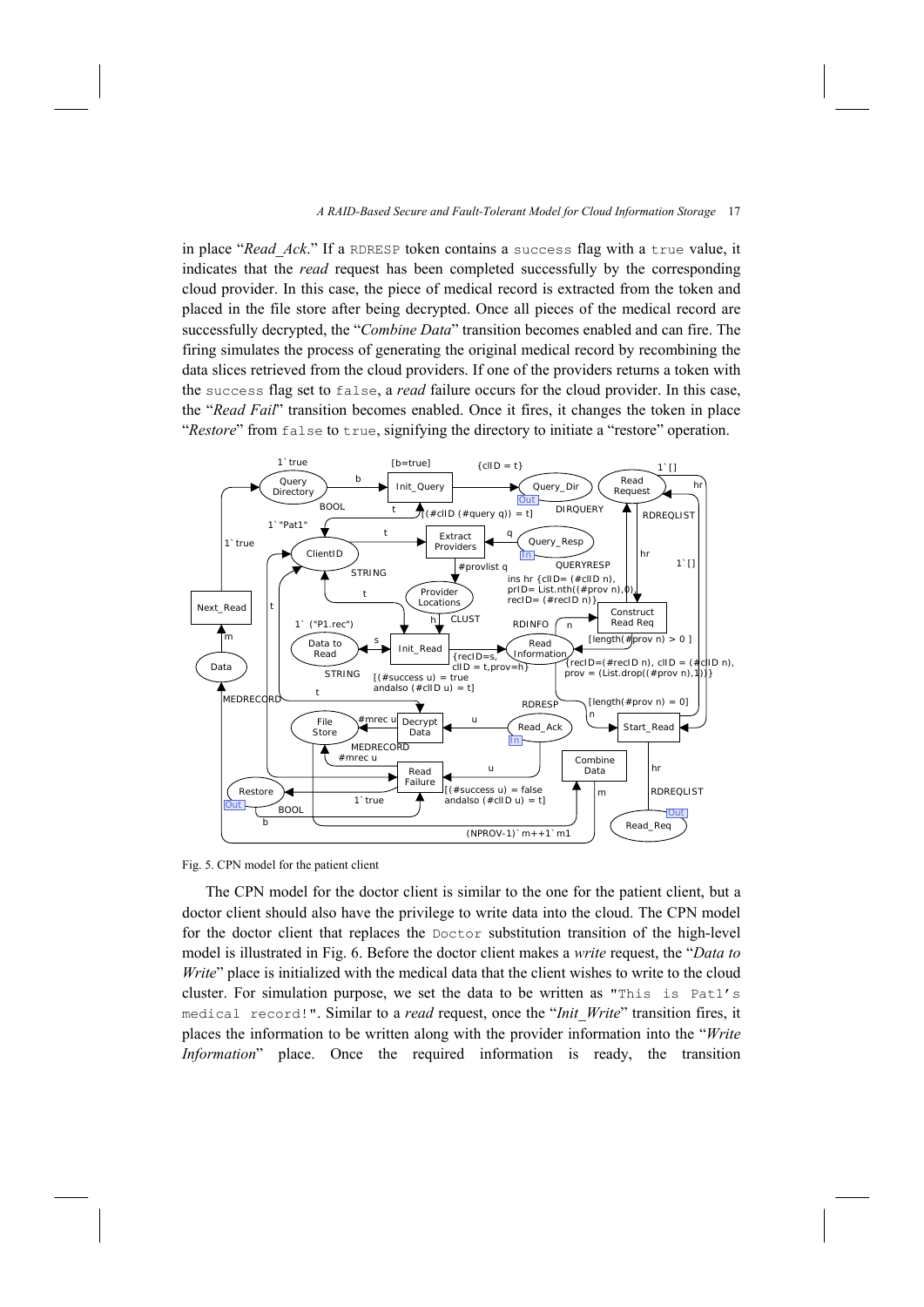"*Split\_Encrypt\_Data*" will fire once for each provider in the provider list, which splits the data using the RAID 5 techniques and encrypts the data using a symmetric key.



Fig. 6. CPN model for the doctor client

Once the token of type WRREQLIST in "*Write Request*" place contains the correct number of *write* requests, the "*Start Write*" transition becomes enabled. When it fires, it transmits the WRREQLIST token to the "*Write\_Req*" place, which is an input port to the cloud cluster. After the cloud providers process the *write* requests, each of them will place a token of type WRRESP in place "*Write\_Ack*." The WRRESP token contains the information of the provider where the acknowledgment is coming from, the *write* request, and a success flag. Similar to a *read* response, the success flag represents whether or not the "write" operation was successfully performed by the corresponding cloud provider. If the flag is set to true, the "*Process Response*" transition may fire, and when it fires, it places a Boolean token into the "*Write Done*" place. On the other hand, if the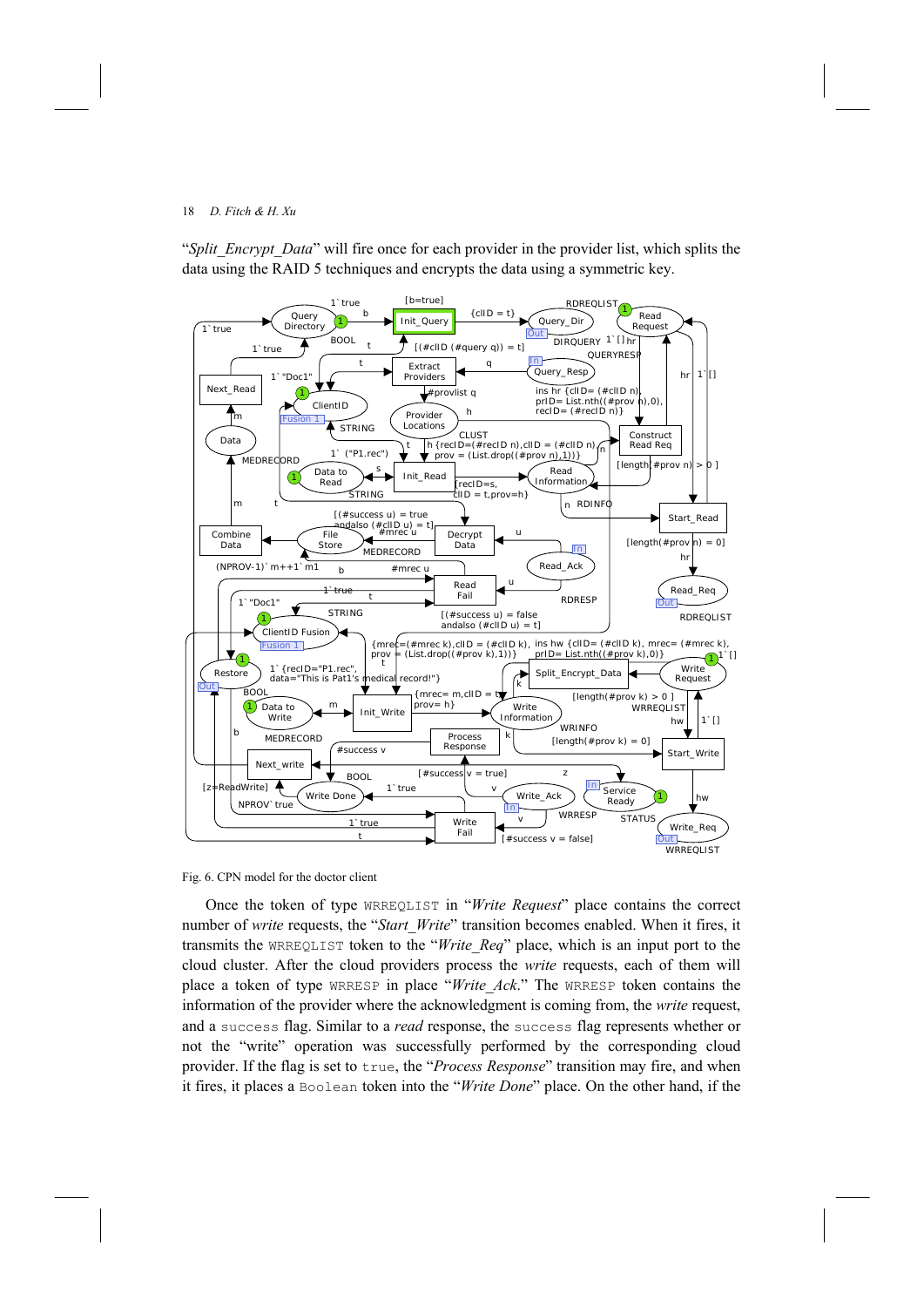success flag of any response is false, the "*Write Fail*" transition becomes enabled. When it fires, it changes the token in place "*Restore*" from false to true, signifying the directory to initiate a "restore" operation. In either case, the "*Next Write*" transition may fire, either to start a new "write" operation or rewrite the previous medical information.

# **4.4.** *Petri Net Model for the Cloud Component*

Finally, we refine the *Cloud* substitution transition of the high-level model into a CPN model as shown in Fig. 7, where the cloud providers are represented as colored tokens of type PROV. The clouds can accept either "read" or "write" requests from the clients, namely the patient and the doctor. Upon receiving the requests, cloud providers invoke corresponding cloud services by matching their IDs in the cloud cluster, and return responses to the clients. In addition, the cloud providers in a cloud cluster are also responsible for providing their data to the directory on demand in a case that a restoration process is initiated when a *read* or *write* request fails due to the failure of a cloud provider in the cloud cluster. In this model, the "*Cluster Providers*" place is shared with the directory, where the PROV tokens in the place represent the providers selected to constitute the cloud cluster. In addition, the "*Provider Pool*," "*Down Providers*," and "*Service Ready*" places are also shared places in the directory model. The "*Provider Pool*" acts as a holding place for available providers identified by the directory. The "*Down Providers*" place contains the providers that are down and deemed needing replacement. Finally, the "*Service Ready*" place acts as an input place to the cloud for simulation purposes only. In our model, we only consider a maximum of one cloud provider going down at a time. This is a reasonable assumption because cloud providers should be somewhat reliable. In order to satisfy this constraint in the model, the "*Provider Down*" place is connected to the "*Provider\_Down*" transition, which allows the "*Provider\_Down*" transition to fire once.

When a client makes a "read" request, a RDREQLIST token with a list of RDREQ requests will be deposited into place "*Read\_Req*." This enables the "*Read\_Start*" transition as long as the "*RW\_Control*" place contains a unit token, which ensures "read" and "write" actions are mutual exclusive. When the "*Read\_Start*" transition fires, it splits the RDREQLIST token into singular RDREQ tokens, places them into place "*Read\_Start*," and removes the unit token from the "*RW\_Control*" place. The "*Read\_File*" transition then examines each of the RDREQ tokens, matches it with its respective cloud provider, and fires as long as the success flag of the corresponding PROV token in place "*Cluster Provider*" is true. The following ML transition guard code accomplishes this task:

```
[ (#recID r) = (#recID (#mrec q)) andalso
 (#prID r) = (#prID g) andalso (#ready g)=true]
```
where  $q$  represents a cloud provider that is a member of the cloud cluster and r represents a "read" request. The guard selects the correct provider by comparing the provider ID in the request (#prID r) with that of a provider from the cluster (#prID g), matches the medical record ID, and makes sure that the cloud provider is functioning (i.e., its ready flag is set to true). If all conditions are met, the transition can fire, and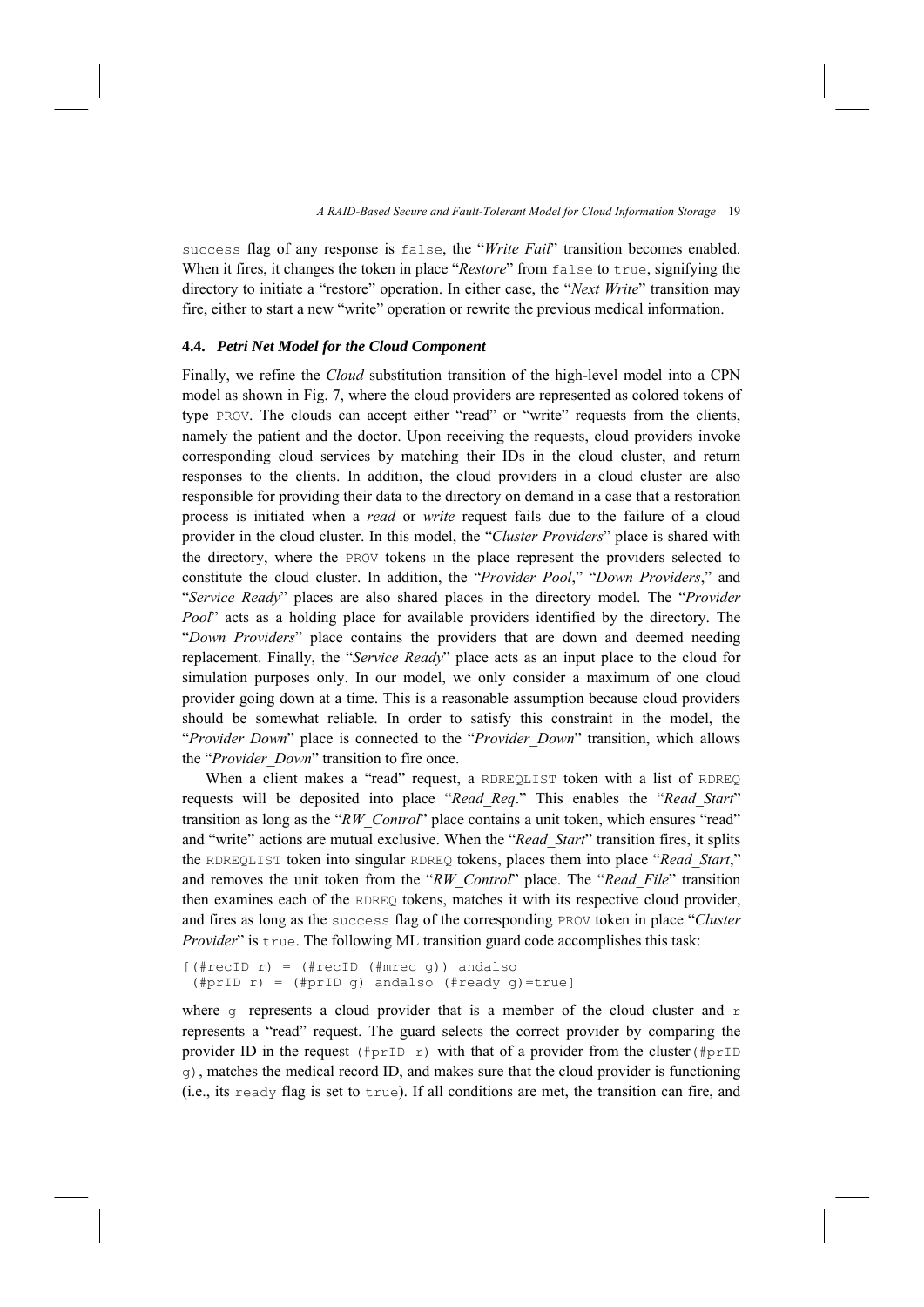the firing of the transition creates a RDRESP token and deposits it into the "*Read\_Resp*" place. On the other hand, if a "read" request fails due to the corresponding provider being not ready (i.e., its ready flag is set to false), the "*Read\_Fail*" transition can fire, and its firing sends a RDRESP token with a blank medical record and a success flag set to false to the "*Read\_Resp*" place. Once all three tokens are in the "*Read\_Resp*" place, the "*Read\_Resp*" transition may fire. The firing of the transition returns a unit token to the "*RW\_Control*" place and places the RDRESP tokens into the "*Read\_Ack*" port, available for the clients to digest.



Fig. 7. CPN model for the cloud component

A "write" request follows an almost identical path through the model. When the doctor client places a WRREQLIST token into the "*Write\_Req*" port, the "*Write\_Start*" transition becomes enabled, and the firing of the transition places the individual WRREQ tokens into place "*Write\_Start*." With the tokens in this place, the "*Write\_File*" transition can fire as long as the ready flag of some PROV token in place "*Cluster Providers*" is true. The firing of the transition replaces the medical record stored in the PROV token with the replacement record, and also constructs a WRRESP token and places it in the "*Write Resp*" place. On the other hand, if the ready flag of a provider is set to false, the "*Write\_Fail*" transition may fire. In this case, the medical record is not altered, and a WRRESP token with the success flag set to false will be deposited in place "*Write\_Resp*." Once all three WRRESP tokens are in the "*Write\_Resp*" place, the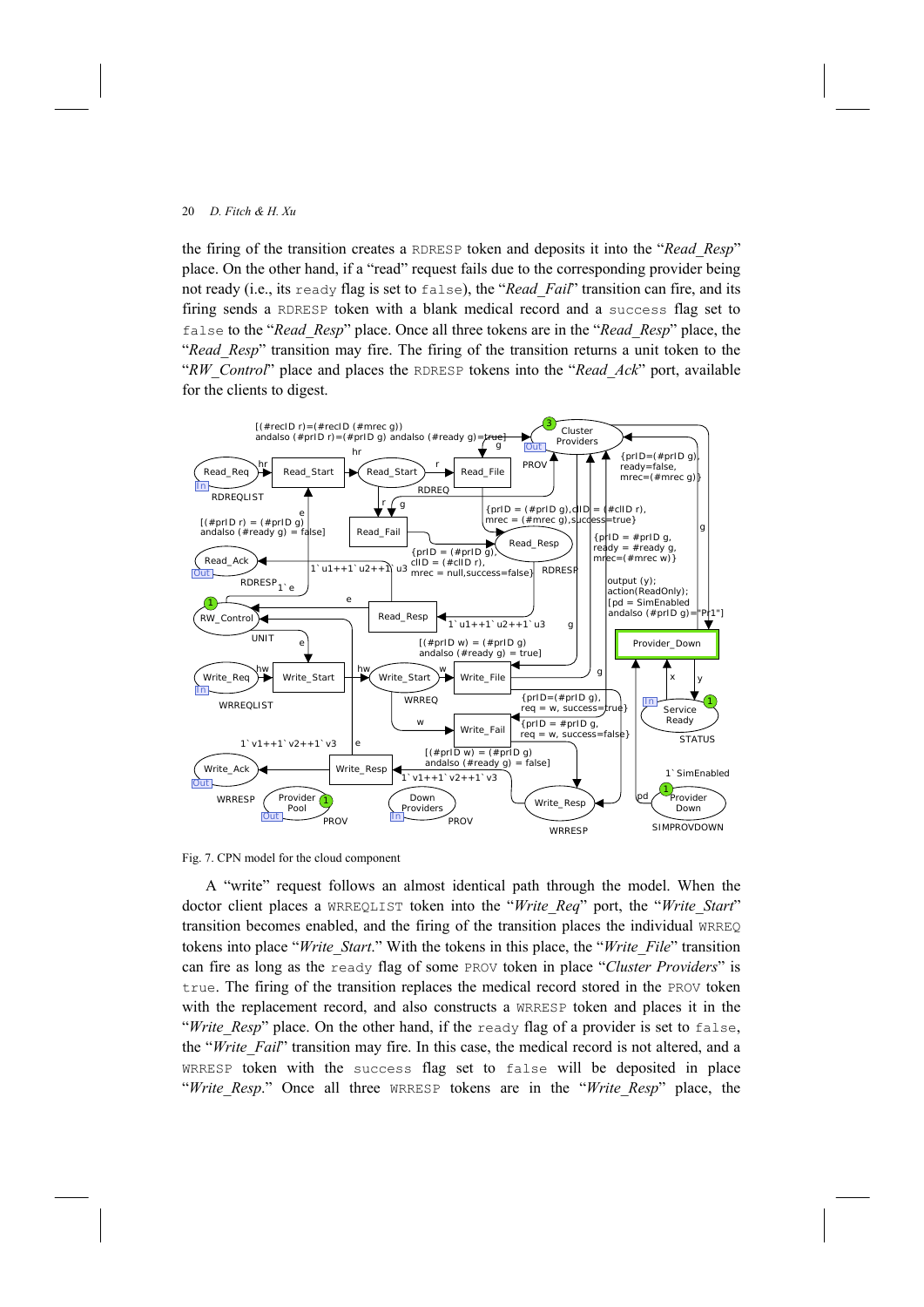"*Write\_Resp*" transition can fire, and its firing returns a unit token back to the "*RW\_Control*" place and deposits the WRRESP tokens in the "*Write\_Ack*" place, being available for the client to process.

A restoration process can be simulated in the cloud model by setting the SIMPROVDOWN token in place "*Provider Down*" to SimEnabled. When the "*Provider\_Down*" transition fires, it selects the provider Pr1 from the place "*Cluster Providers*" and sets the ready flag of the provider to false. This step simulates the failure of a cloud provider in the cloud cluster. Furthermore, the firing of the transition also sets the STATUS token in place "*Service Ready*" to ReadOnly, which disables the "*Next\_Write*" transition in the CPN model for the doctor patient. The doctor patient will be allowed to write again only after the STATUS token in place "*Service Ready*" is changed back to ReadWrite. Meanwhile, when a client experiences an access error to a cloud provider that is down, a restoration process will be initiated by the client. Communication with the directory for a "restore" operation is done through the shared port "*Cluster Providers*." This port, containing the PROV tokens of the providers who make up the cluster, allows the directory direct access to the PROV state when required. When the restoration process completes, the failed cloud provider in place "*Cluster Providers*" will be replaced by a new one taken from the "*Cluster Pool*."

#### **5. Formal Analysis of the CPN-Based Model**

In addition to providing an accurate model for our proposed security mechanisms for cloud information storage, building a formal design model also has the advantage of ensuring a correct design through state space analysis. Utilizing the CPN Tools [24], a formal analysis of the CPN model can be performed to verify if the model meets certain system requirements. Typically, the model we developed should be *live*, *bounded*, and *deadlock-free*. When we use the CPN Tools to calculate the state space and analyze its major behavioral properties, the CPN Tools produce the following results:

| Statistics                                                                                                               |            | Liveness Properties                                                                                                                           |
|--------------------------------------------------------------------------------------------------------------------------|------------|-----------------------------------------------------------------------------------------------------------------------------------------------|
| State Space<br>Nodes: 53226<br>Arcs: 195308<br>Secs: 201<br>Status: Full<br>Scc Graph<br>Nodes:<br>Arcs: 144610<br>Secs: | 30300<br>6 | Dead Markings<br>33 [51458, 51457, 51316,<br>$51315, 39025, \ldots$<br>Dead Transition Instances<br>None<br>Live Transition Instances<br>None |

The analysis shows that the state space contains dead markings, thus the model we developed may contain a deadlock. By tracing the firing sequence for the deadlock states as we did in our previous work [19], we found a subtle design error. The error is due to the removal of the failed cloud provider from the place "*Cluster Provider*" in the CPN model for the *Directory* component, which occurs when the transition "*Check Providers*"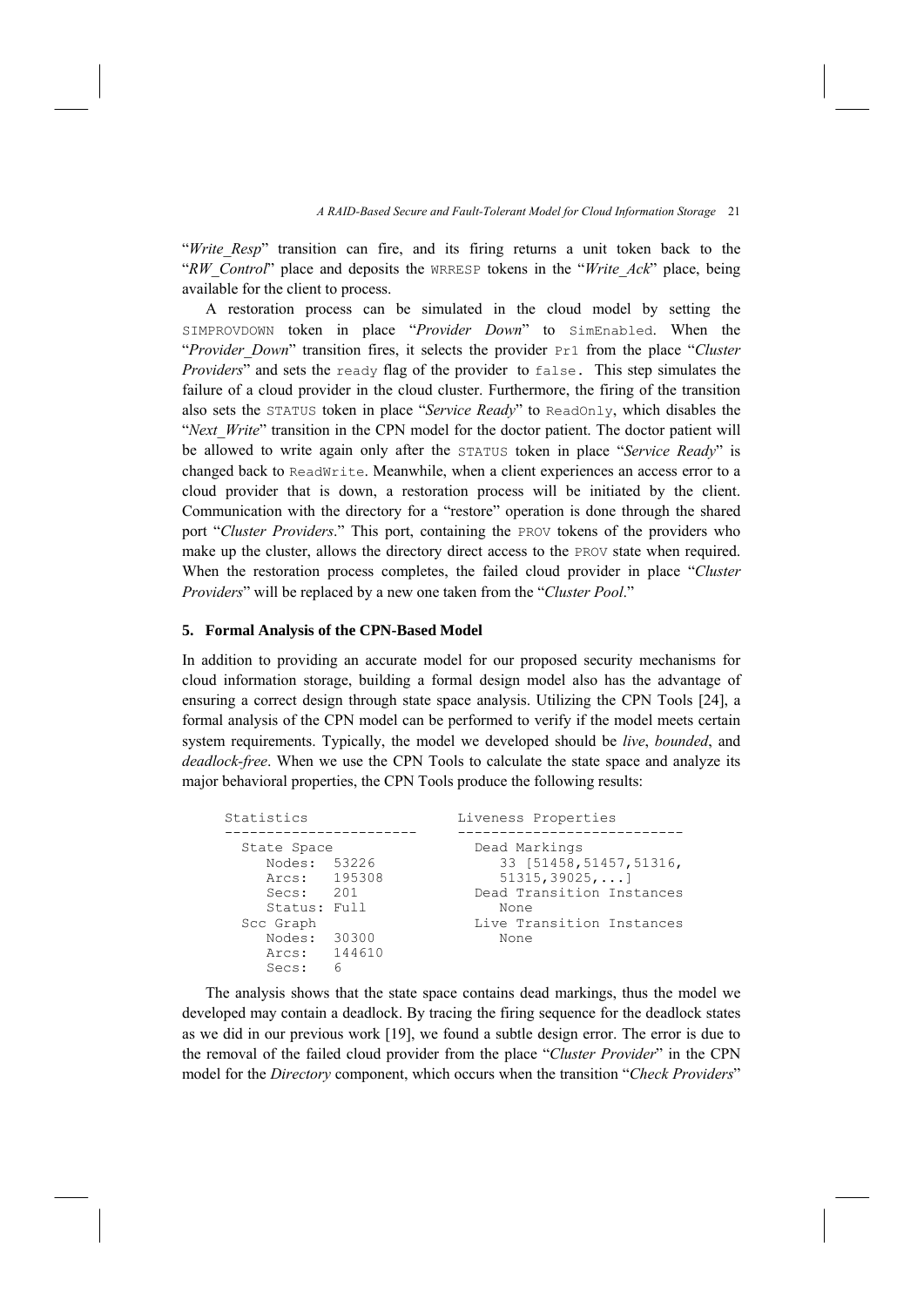fires. However, some "read" request in place "*Read\_Req*" of the CPN model for the *Cloud* component would require communicating with a removed cloud provider if the "read" request was created before the cloud provider fails. Since there is no matched cloud provider in the "*Cluster Provider*" place of the *Directory* model, the system may enter a deadlock state. An easy way to fix this problem is to keep the failed cloud provider in the "*Cluster Provider*" place. This would allow the "*Read\_Fail*" transition to fire, and return a "read" error to the client. After we add a new arc from the transition "*Check Providers*" to the place "*Cluster Provider*" in the *Directory* model, the CPN Tools now produce the following results:

| Statistics                                                                                                                                                                                                                                          | Liveness Properties                                                                                                                                     |
|-----------------------------------------------------------------------------------------------------------------------------------------------------------------------------------------------------------------------------------------------------|---------------------------------------------------------------------------------------------------------------------------------------------------------|
| State Space<br>Nodes: 69679<br>Arcs: 298179<br>Secs: 529<br>Status: Full<br>Scc Graph<br>Nodes: 44449<br>Arcs: 242856<br>Secs: 11                                                                                                                   | Dead Markings<br>None<br>Dead Transition Instances<br>None<br>Live Transition Instances<br>Cloud'Read File 1<br>Cloud'Read Resp 1<br>Cloud'Read Start 1 |
| Boundedness Properties                                                                                                                                                                                                                              |                                                                                                                                                         |
| Place<br>High Level'Cluster Providers<br>High Level'Down Providers<br>High Level'Provider Pool<br>High Level'Read Ack<br>High Level'Read Req<br>High Level'Restore<br>High Level'Service Ready<br>High Level'Write Ack<br>High Level'Write Req<br>. | Upper<br>Lower<br>4<br>3<br>$\mathbf{1}$<br>0<br>$\mathbf{1}$<br>0<br>6<br>O<br>2<br>0<br>1<br>1<br>$\mathbf{1}$<br>$\mathbf{1}$<br>3<br>0<br>1<br>O    |

The analysis shows that our modified net model is *deadlock-free*, and all transitions except those related to the restoration process are *live*. Note that in our simulation, we allow the "*Provider\_Down*" transition in the *Cloud* model to fire only once. The analysis results also show that our net model is *bounded*. We notice that the upper bound of the place "*Cluster\_Providers*" in the high-level model is 4 rather than 3. This is because the failed provider can now be kept in the cloud cluster after the directory restores the cloud cluster by adding a replacement cloud provider.

In addition, as demonstrated in our previous work [25], model checking techniques can be adopted to verify behavioral properties of our colored Petri net model, such as security and fault tolerance related properties. CPN Tools facilitate analysis of state spaces by means of CTL-like temporal logic, called ASK-CTL, for formulating queries about states and state changes. For example, the formula *F*1 listed in Table 1 defines an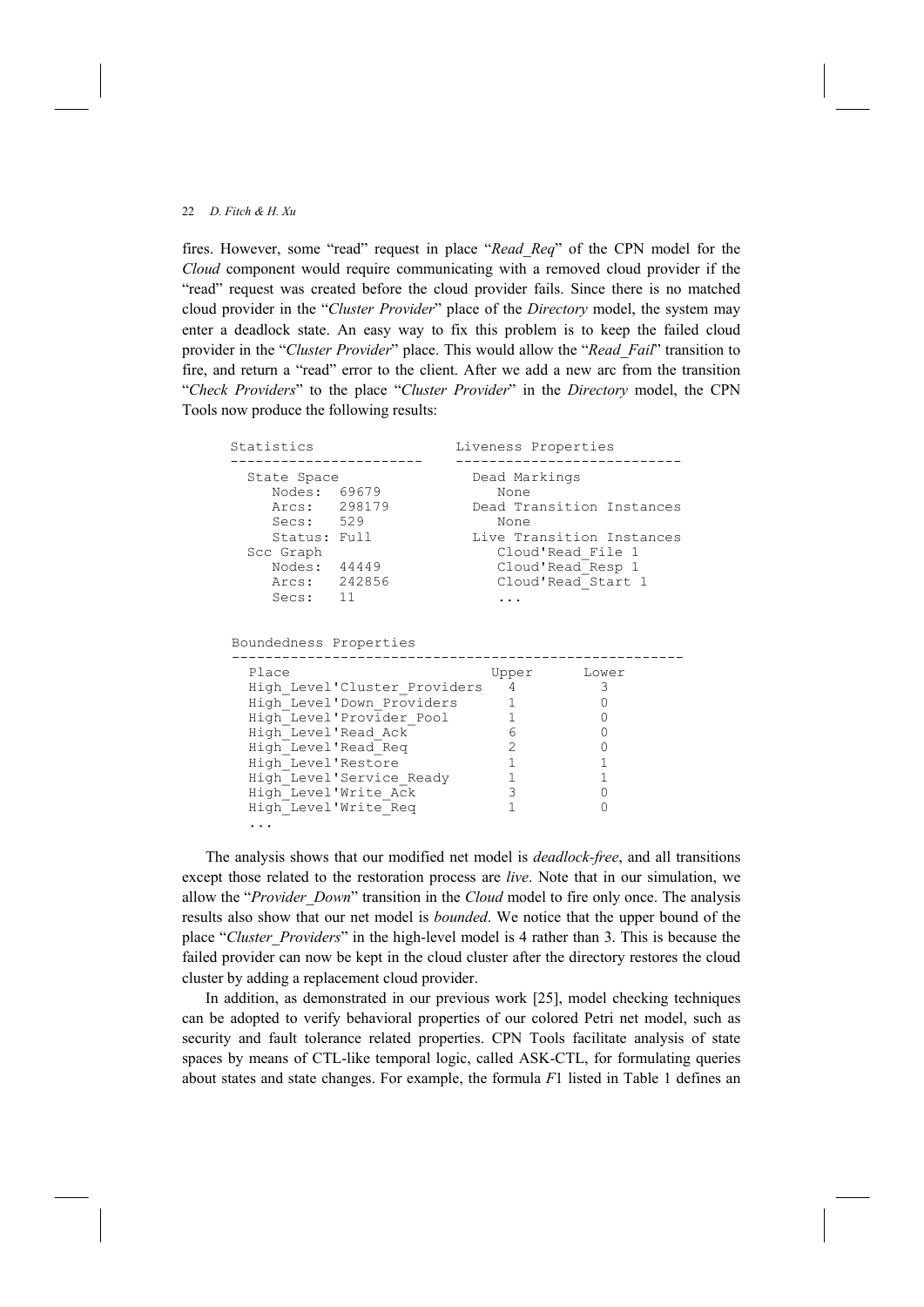ASK-CTL temporal formula canWrite = POS(NF("", Info In Cloud)). In this formula, POS, as a state formula, is true if it is possible, from the current state, to reach a state where the argument NF("", Info In Cloud) is true. Note that NF is a node function, where Info In Cloud is defined as follows:

```
fun Info In Cloud n = ((Mark.Cloud'Cluster Providers 1 n) ==
  1`{prID="Pr1",ready=true,mrec={recID="P1.rec",data="This is 
  Pat1's medical record!"}}++ 
  1`{prID="Pr2",ready=true,mrec={recID="P1.rec",data="This is 
  Pat1's medical record!"}}++ 
  1`{prID="Pr3",ready=true,mrec={recID="P1.rec",data="This is 
  Pat1's medical record!"}});
```

|  | Table 1. Model checking results for the revised Petri net model |  |  |  |
|--|-----------------------------------------------------------------|--|--|--|
|  |                                                                 |  |  |  |

| Formula        | ASK-CTL Temporal Formula                                                                                                                                                                                                  | Result |
|----------------|---------------------------------------------------------------------------------------------------------------------------------------------------------------------------------------------------------------------------|--------|
| F1             | val canWrite = $POS(NF("", Info In Cloud));$<br>val writeOK = $OR(OR(NOT(NF("", Write Info)),$<br>NOT(NF("", Provider Ready))), canWrite);<br>val myASKCTLformula = $INV(writeOK);$<br>eval node myASKCTLformula InitNode | True   |
| F <sub>2</sub> | val canRead = $POS(NF("", DataRead));$<br>val readOK = $OR(OR(NOT(NF("", Read Info))$ ,<br>NOT(NF("", Info In Cloud))), canRead);<br>val myASKCTLformula = $INV(readOK)$ ;<br>eval node myASKCTLformula InitNode          | True   |
| F3             | val canRestore = $POS(NF("", Pr1 Replaced));$<br>val restoreOK = $OR(NOT(NF("", Pr1 Failed)),$<br>canRestore);<br>val myASKCTLformula = INV(restoreOK);<br>eval node myASKCTLformula InitNode                             | True   |

It is easy to see that the function  $\text{Info}\text{In}$  Cloud returns true if and only if providers Pr1, Pr2, and Pr3 are all ready and contain the stored medical record of patient Pat1. We further define two functions Write Info and Provider Ready as follows:

```
fun Write_Info n = ((Mark.Doctor'Write_Information 1 n) == 
   1`{mrec={recID="P1.rec",data="This is Pat1's medical 
   record!"},clID="Doc1",prov=["Pr1","Pr2","Pr3"]});
```

```
fun Provider Ready n = ((Mark.Cloud'Cluster Providers 1 n) ==
 1`{prID="Pr1", ready=true, mrec={recID="P1.rec", data=""}}++
   1`{prID="Pr2",ready=true,mrec={recID="P1.rec",data=""}}++ 
  1`{prID="Pr3",ready=true,mrec={recID="P1.rec",data=""}});
```
The function Write\_Info returns true if the doctor has the patient record P1.rec to be stored with cloud providers  $Pr1, Pr2,$  and  $Pr3,$  and the function Provider Ready returns true if all providers Pr1, Pr2, and Pr3 are ready for storing patient record P1.rec. We are now interested in knowing whether at any time (state), the security model satisfies the following property for writing information into the cloud: (Provider Ready  $\land$  Write Info  $\rightarrow$  canWrite), which is equivalent to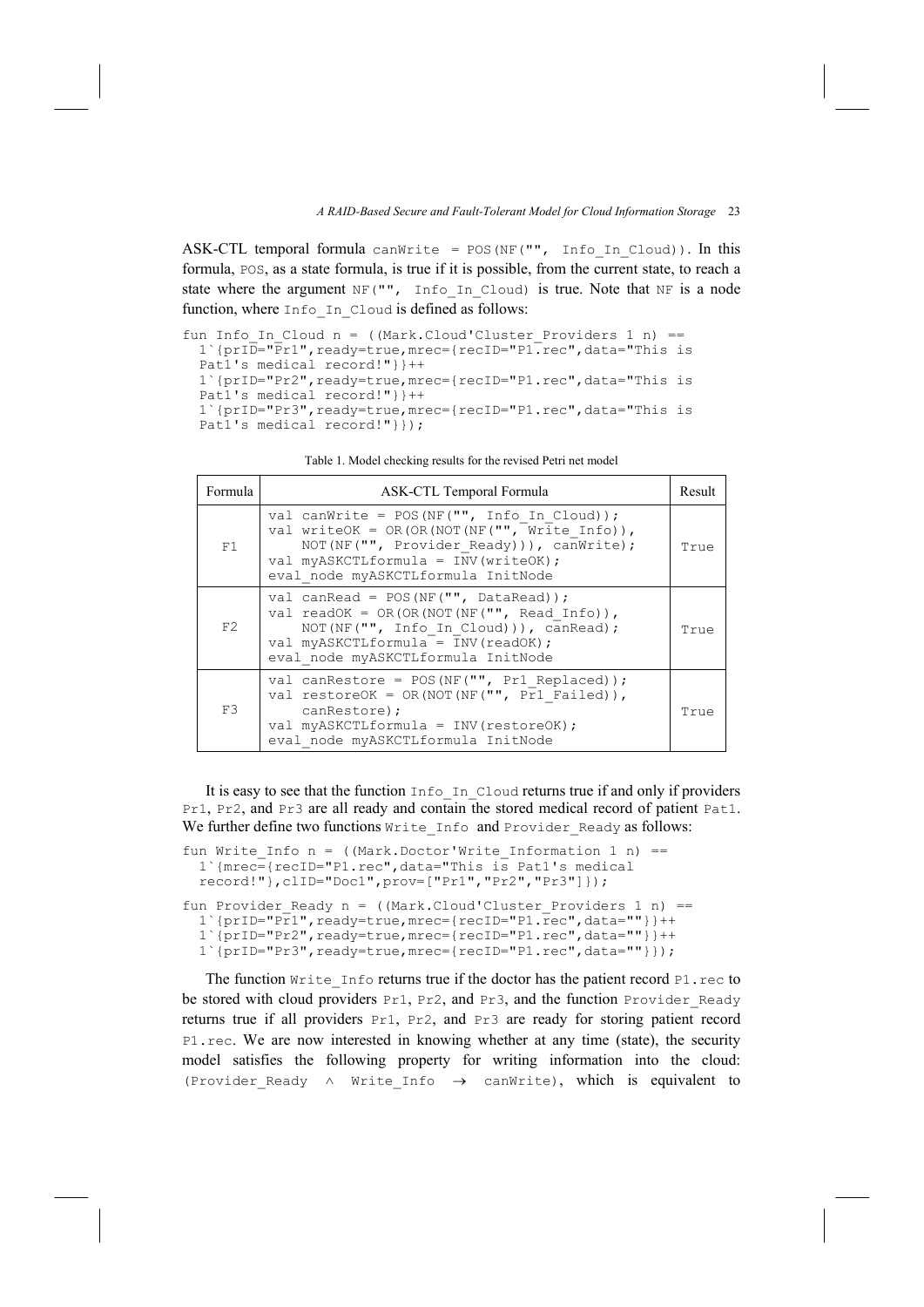((¬Provider\_Ready ˅ ¬Write\_Info) ˅ canWrite). This property is specified by the temporal formula writeOK =  $OR(OR(NOT(NF("", Write Info))$ NOT(NF("", Provider Ready))), canWrite). Since this property must be satisfied at any time, the formula  $INV(writeOK)$  must be true for our Petri net models, where INV (writeOK) is true if from the current state, the argument writeOK is true for all reachable states. The model checking result shows that the Petri net model satisfies this property, which means information can be successfully stored with the cloud providers in the cloud cluster.

Similarly, as shown in formula *F*2 in Table 1, we can specify the security requirement in terms of reading information from the cloud as (Read Info  $\land$  Info\_In\_Cloud  $\rightarrow$ canRead), where canRead is defined as an ASK-CTL formula POS(NF("", DataRead)), and the functions Read Info and DataRead are defined as follows:

```
fun Read Info n = ((Mark.Patient'Read Information 1 n) ==
  1`{recID="P1.rec",clID="Pat1",prov=["Pr1","Pr2","Pr3"]}); 
fun DataRead n = ((Mark.Patient' Data 1 n) == 1`{recID="P1.rec",data="This is Pat1's medical record!"});
```
From Table 1, we can see that the model checking result shows that the Petri net model satisfies this property; thus, information stored with the cloud cluster can be successfully retrieved by a patient client.

Finally, as shown in formula *F*3 in Table 1, we specify a property related to faulttolerance requirements as  $(Pr1 \text{ Failed } \rightarrow \text{ can}$ <br>Restore), where canRestore is defined as an ASK-CTL formula POS(NF("", Pr1\_Replaced)), and the functions Pr1\_Failed and Pr1\_Replaced are defined as follows:

```
fun Pr1 Failed n = ((Mark.Cloud'Cluster Providers 1 n) ==
   1`{prID="Pr1",ready=false,mrec={recID="P1.rec",data="This is 
  Pat1's medical record!"}}++ 
   1`{prID="Pr2",ready=true,mrec={recID="P1.rec",data="This is 
  Pat1's medical record!"}}++ 
   1`{prID="Pr3",ready=true,mrec={recID="P1.rec",data="This is 
 Pat<sup>1</sup>'s medical record!"} });
fun Pr1 Replaced n = ((Mark.Cloud'Cluster Providers 1 n) ==
   1`{prID="Pr1",ready=false,mrec={recID="P1.rec",data="This is 
   Pat1's medical record!"}}++ 
   1`{prID="Pr2",ready=true,mrec={recID="P1.rec",data="This is 
  Pat1's medical record!"}}++ 
   1`{prID="Pr3",ready=true,mrec={recID="P1.rec",data="This is 
   Pat1's medical record!"}}++ 
   1`{prID="Pr4",ready=true,mrec={recID="P1.rec",data="This is 
   Pat1's medical record!"}});
```
From Table 1, we can see that the model checking result shows that the Petri net model satisfies this property; thus, when the cloud provider Pr1 fails, the cloud cluster as well as the stored information can be successfully restored by replacing Pr1 with Pr4.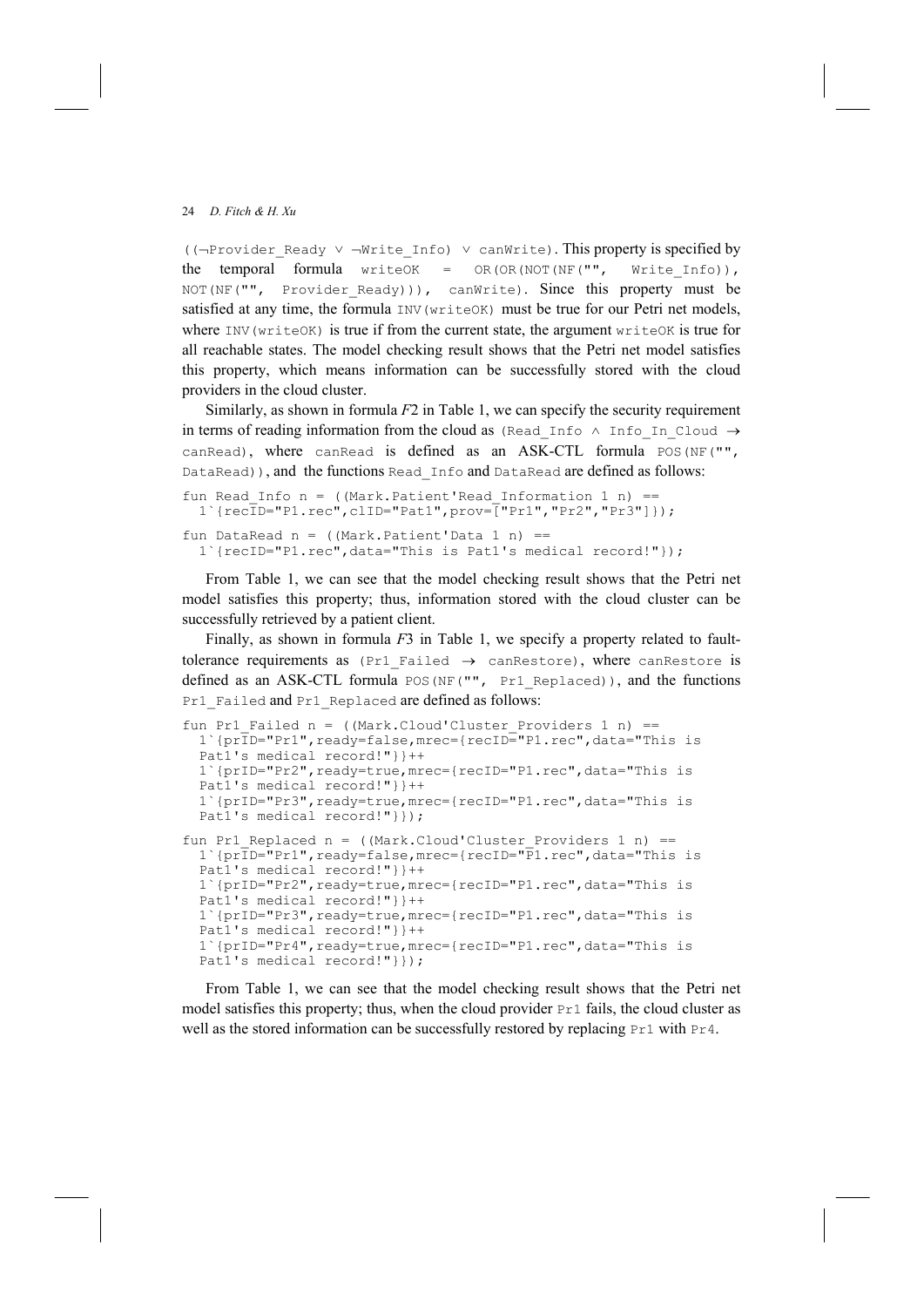*A RAID-Based Secure and Fault-Tolerant Model for Cloud Information Storage* 25

# **6. Conclusions and Future Work**

Cloud computing is quickly becoming a widely adopted Internet-based platform that allows for complex computational nodes and storage clusters, but with the tremendous difficulties and high costs associated with configuration and maintenance being hidden from the users. There are, however, major legitimate concerns from enterprises and sensitive data holders related to offsite storage of personal or mission-critical data. Studies show that given the current state of cloud computing, enterprises are very concerned with unresolved issues related to security, trust, and management in the cloud. For a majority of these enterprises, this is also the main reason why they have not yet adopted cloud computing into their infrastructure. In this paper, we introduced a secure and fault-tolerant cloud information storage model that takes into account the fact that cloud providers may experience outages, data breaches, and exploitations. We cope with these issues by developing a distributed cloud-based security mechanism following the RAID 5 concept. We then utilize hierarchical colored Petri nets to formally model and analyze our concurrent security model. The verification results show that the model we developed is *live*, *bounded* and *deadlock-free*, and satisfies major security and faulttolerance related requirements.

For future work, we will consider adopting more advanced RAID techniques such as RAID 6 [26], to increase the fault-tolerant capability of our cloud information storage model. Such improvement would allow a cloud-based storage system to recover from up to two simultaneous cloud provider failures. We also plan to implement a prototype cloud information storage system with an improved distributed parity algorithm that may strengthen the security mechanism by preventing potential provider collusion to obtain information stored in a cloud cluster. In addition, we will develop a more sophisticated formal security model that allows more clients to access cloud clusters with shared cloud providers, and demonstrate how to cope with the state explosion problem using the net reduction approach [27]. Finally, we believe that we can further improve the cloud information storage model by allowing the service directory to autonomously detect failures, drops in QoS, and anomalies of the cloud providers, and react accordingly.

# **References**

- 1. GAO, Information Security: Additional Guidance Needed to Address Cloud Computing Concerns, *United States Government Accountability Office (GAO)*, October 6, 2011, retrieved on December 18, 2011 from http://www.gao.gov/new.items/d12130t.pdf
- 2. J. Brodkin, Loss of Customer Data Spurs Closure of Online Storage Service "The Linkup," *Network World*, August 11, 2008, retrieved on September 18, 2010 from http://www.network world.com/news/2008/ 081108-linkup-failure.html?hpg1=bn.
- 3. A. Cruz, Update on Today's Gmail Outage, *Google*, February 24, 2009, retrieved on September 20, 2010 from http://gmailblog. blogspot.com/2009/02/update-on-todays-gmailoutage.html
- 4. J. Mintz, Microsoft Dumps Windows Live Spaces for WordPress.com, *Huffington Post*, September 27, 2010, retrieved on April 25, 2011 from http://www.huffingtonpost.com/ 2010/09/27/microsoft-dumps-windows-l\_n\_741023.html.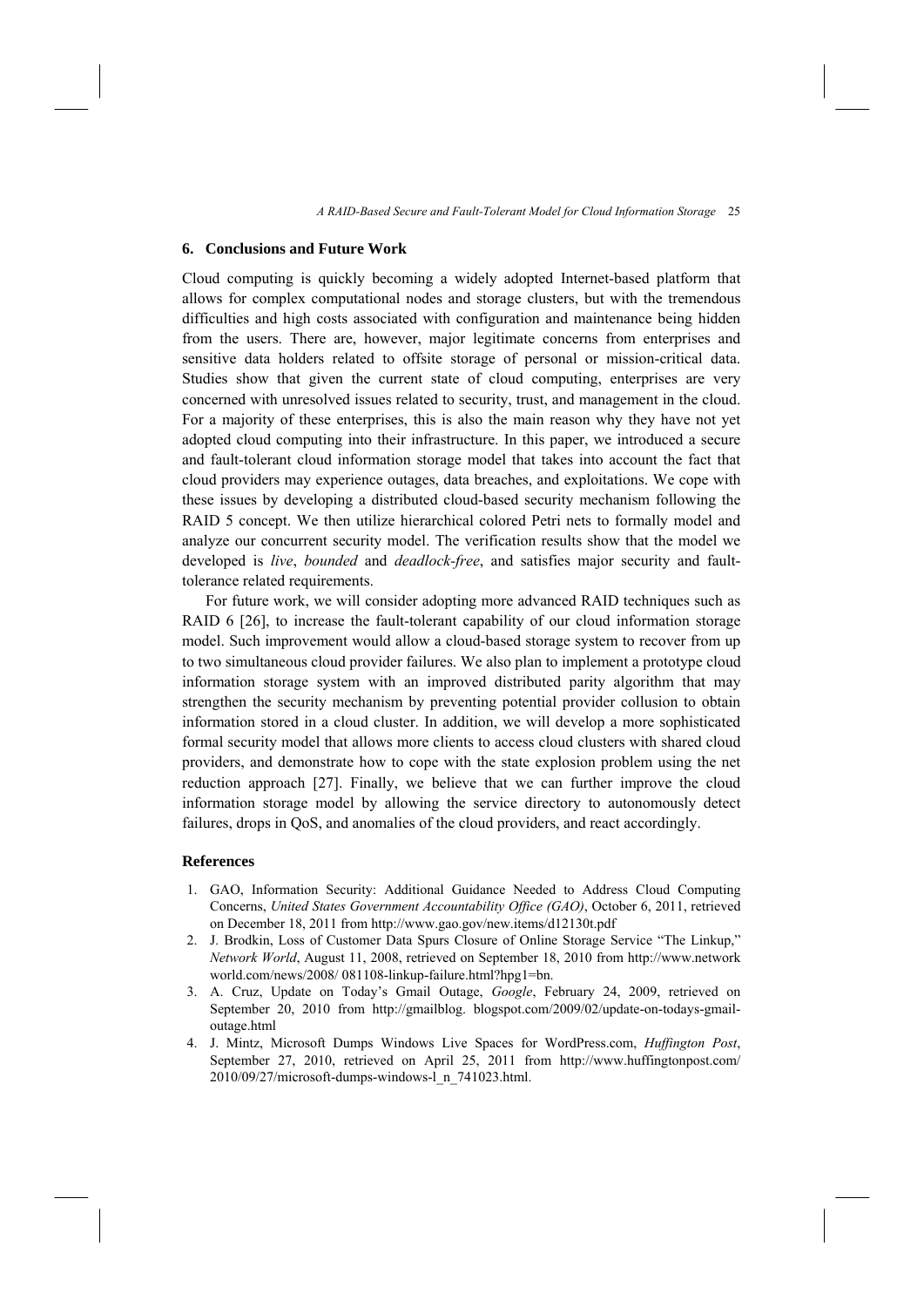- 5. SSC, PCI SSC Data Security Standards Overview, *Security Standards Council (SSC)*, October 1, 2008, retrieved on December 28, 2011 from https://www.pcisecuritystandards.org/ security\_standards/index.php
- 6. HHS, Understanding Health Information Privacy, *U.S. Department of Health & Human Services*, 2011, retrieved on December 28, 2011 from http://www.hhs.gov/ocr/privacy/ hipaa/understanding/index.html
- 7. AWS*,* Creating HIPAA-Compliant Medical Data Applications with AWS, *Amazon Web Services (AWS)*, Amazon, April 2009, retrieved on August 22, 2010, from http://awsmedia. s3.amazonaws.com/AWS\_HIPAA\_Whitepaper\_Final.pdf.
- 8. D. Fitch and H. Xu, A Petri net model for secure and fault-tolerant cloud-based information storage, *Proc. of the 24th International Conference on Software Engineering and Knowledge Engineering (SEKE 2012)*, San Francisco Bay, CA, USA, July 1-3, 2012, pp. 333-339.
- 9. M. T. Goodrich, R. Tamassia, and D. Yao, Notarized federated ID management and authentication, *Journal of Computer Security* **16**(4) (2008) 399-418.
- 10. A. C. Weaver, Enforcing distributed data security via web services, *Proc. of the IEEE International Workshop on Factory Communication Systems (WFCS)*, Vienna, Austria, September 22-24, 2004, pp. 397-402.
- 11. N. Santos, K. Gummadi, and R. Rodrigues, Towards trusted cloud computing, *Proc. of the Workshop on Hot Topics in Cloud Computing (HotCloud09),* San Diego, CA, June 2009.
- 12. K. Hwang and D. Li, Trusted cloud computing with secure resources and data coloring, *IEEE Internet Computing*, **14**(5) (2010) 14-22.
- 13. Y. Liu, Y. Ma, H. Zhang, D. Li, and G. Chen, A method for trust management in cloud computing: data coloring by cloud watermarking, *International Journal of Automation and Computing*, **8**(3) (2011) 280-285.
- 14. J. Deng, S. Huang, Y. Han, and J. Deng, Fault-tolerant and reliable computation in cloud computing, *Proc. of the GLOBECOM Workshops (GC Wkshps)*, Miami, FL, December 2010, pp. 1601-1605.
- 15. W. Zhao, P. M. Melliar-Smith, and L. E. Moser, Fault tolerance middleware for cloud computing, *Proc. of IEEE 3rd International Conference on Cloud Computing*, Miami, FL, July 5, 2010, pp. 67-74.
- 16. C. Cachin, I. Keidar, and A.Sharaer*,* Trusting the cloud, *ACM SIGACT News,* **40**(2) (2009) 81- 86.
- 17. D. A. Patterson, G. Gibson, and R. H. Katz, A case for redundant arrays of inexpensive disks (RAID), *ACM SIGMOD Newsletter*, **17**(3) (1988) 109-116.
- 18. J. Gu and J. Luo, Modeling autonomic QoS control for grid service using Petri nets, *Proc. of Eighth International Conference on Grid and Cooperative Computing (GCC),* Lanzhou, China, Aug. 27-29, 2009, pp. 3-8.
- 19. H. Xu, M. Ayachit, and A. Reddyreddy, Formal modeling and analysis of XML firewall for service-oriented systems, *International Journal of Security and Networks (IJSN)*, **3**(3) (2008) 147-160.
- 20. R. Accorsi and L. Lowis, ComCert: automated certification of cloud-based business processes, *ERCIM News*, **83** (2010) 50-51.
- 21. A. Thomasian and J. Menon, RAID 5 performance with distributed sparing, *IEEE Trans. on Parallel and Distributed Systems*, **8**(6) (1997) 640-657.
- 22. D. A. Patterson, P. Chen, G. Gibson, and R. H. Katz, Introduction to redundant arrays of inexpensive disks (RAID), *Proc. of the COMPCPN Spring'89, Thirty-Fourth IEEE Computer Society International Conference: Intellectual Leverage, Digest of Papers*, February 27 - March 3, 1989, San Francisco, CA , USA, pp. 112-117.